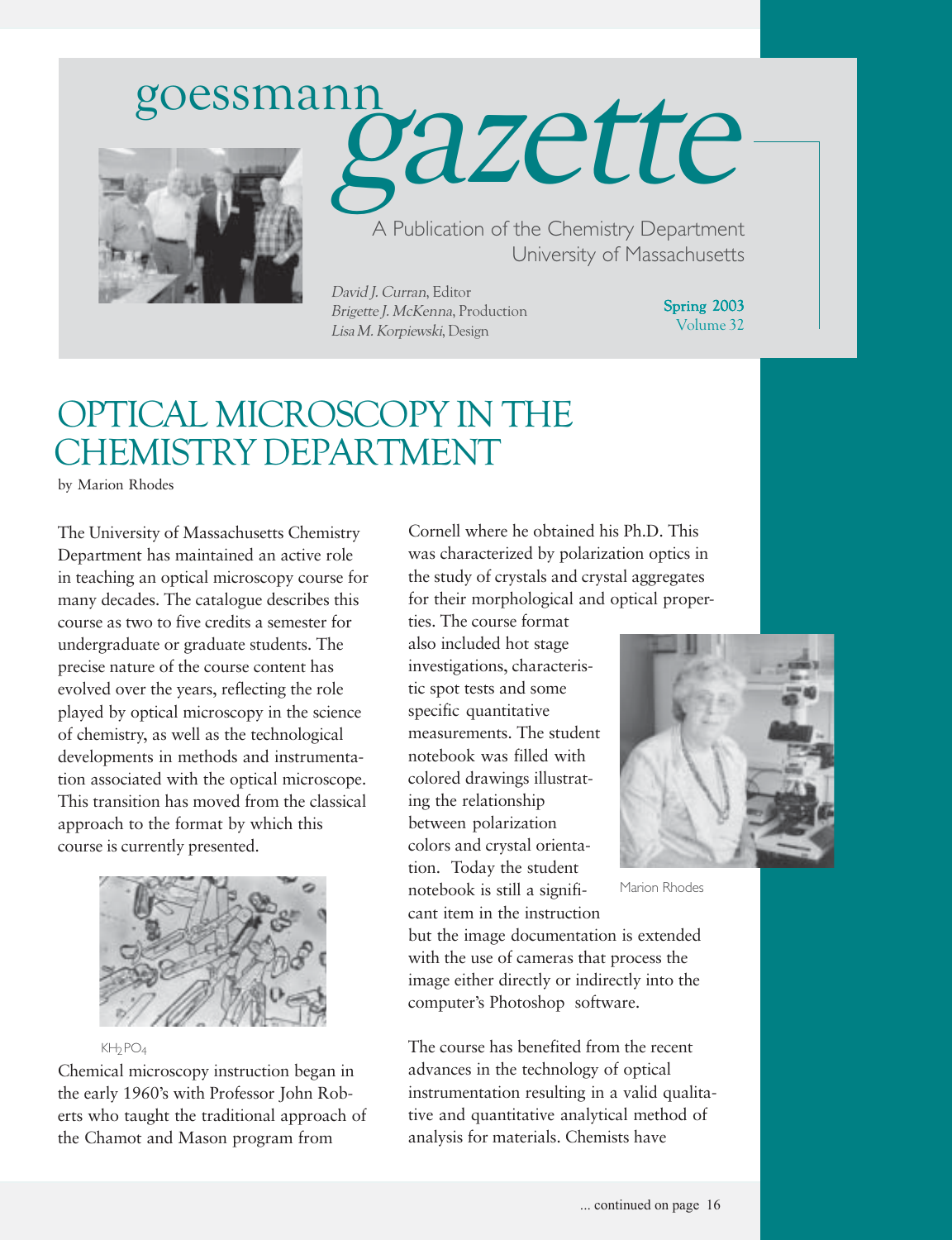# Alumni Reunion 2002



Richard Levine '48 with grandson Michael Levine '04 (Chemistry).

Chemistry reunion activities were held in Goessmann on the afternoon of June 8. Room 252 was open all afternoon for socializing and refreshments. Tours to see

new equipment in some of the analytical teaching and research labs were given. Our thanks to Mike Kestigian, for his hard work as our liaison with his chemistry classmates in the class of 1952, and to our staff members who worked so hard on the event. An enjoyable afternoon was had by all.



Dr. David Sommerfeld shows alums new equipment in the Instrumental Analysis lab.



Prof. Peter Lillya explaining how to use the OWL system to alums so they could try it out.

The May 6, 2002 issue of C&E News contained a report on page 44 about a symposium held at the Orlando ACS meeting in April 2002 on a rapidly expanding area of research, "Polyelectrolyte Multilayers." One of the research groups featured in the article is *Professor Joseph Schlenoff's* at Florida State University. Joe received his Ph.D. in 1987 working with Profs. Curran and Chien.

Congratulations to *Dr. Andrew S. Ichimura* (Ph.D. 1992 with Prof. Lahti) on his being awarded a Cottrell College Science Grant for work on organic electron acceptors. Andy is on the faculty at San Francisco State University.

Alumnus *William E. Mahoney* (B.S. '55) has accepted the chairmanship of the College of Natural Sciences & Mathematics Advisory Council. This group acts as a liaison between the dean of the college and alumni in leadership positions in industry, business, government, etc. They lend advice on positioning the college for better fund-

alumni<br> **news raising, helping the college to improve**<br>
further its visibility both inside and ou further its visibility both inside and outside the Commonwealth, and helping the college to tailor its research directions and curriculum in a manner that will give our graduates an advantage in the employment marketplace. Bill, the former chief operations officer of the Witco Corporation, is an Adjunct Professor in the Chemistry Department. He has organized and taught several times, "The Business of Chemistry: Contemporary Practices,"a ground-breaking series of seminars by leaders from the chemical industry and the business world. This course has brought students of chemistry and of business together to talk about how companies large and small craft decisions and strategies . He also supports an annual Chemistry Department seminar, the William Mahoney Seminar in Chemistry, that brings high profile speakers to UMass Amherst to talk about chemistry's importance to the community at large.

> It did not take long for Chemistry Department graduate student *Michael Thompson* to establish himself as an excellent teacher! Mike, a high school teacher at Amherst Regional High School, enrolled in the graduate program in the Fall, 2001. His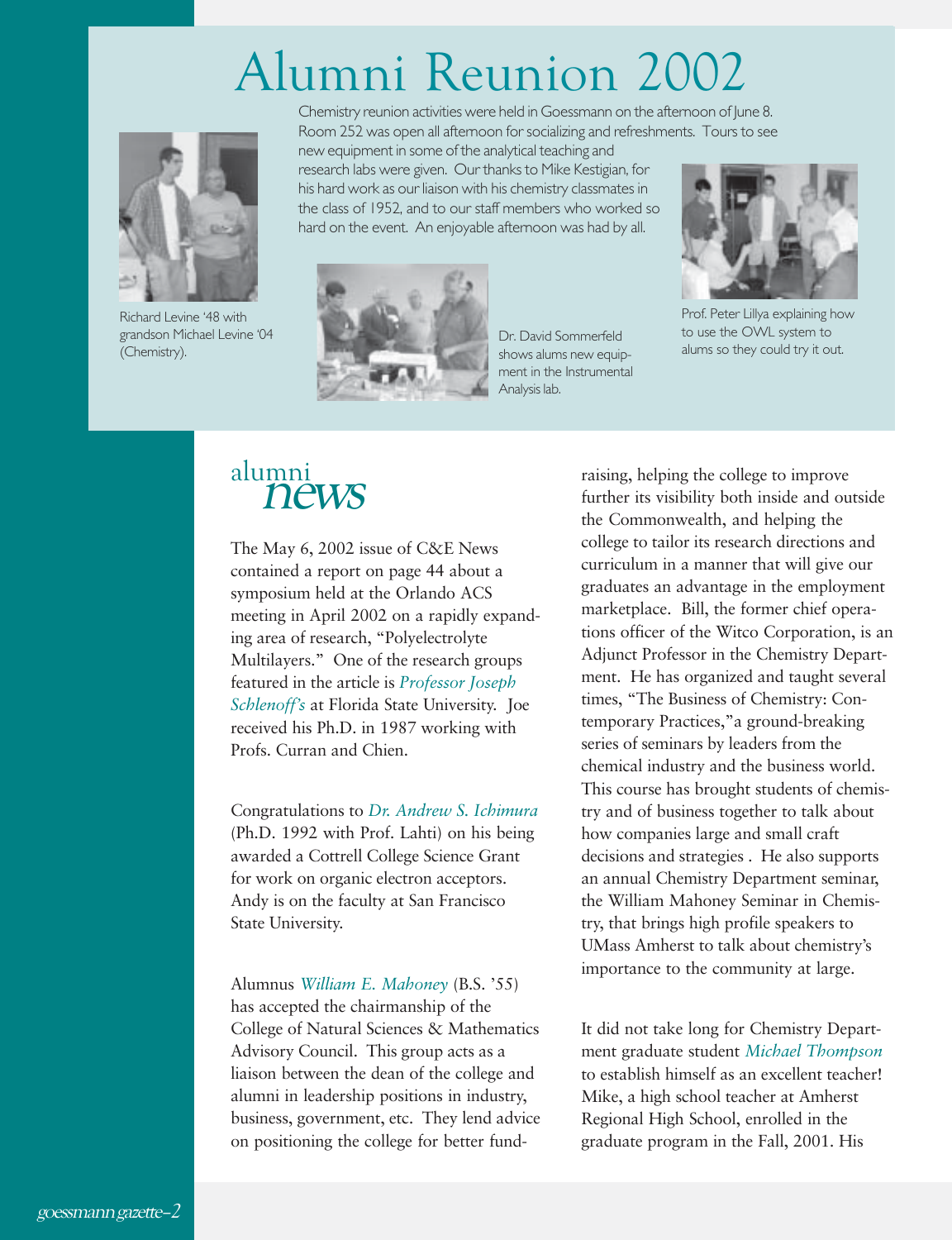degrees from UMass-Amherst are a B.A. in English with a minor in Chemistry and a M.Ed. with Teacher Certificate in Chemistry for grades 9 through 12. Hired as a teaching associate to help with general chemistry instruction and to oversee Chemistry Resource Center activities during CRC Director Beatrice Botch's professional development leave, Mike quickly teamed up with Dr. Thomas Whelan of the general chemistry program to give his own lectures. He did such a great job that he was nominated for a University Distinguished Teaching Award (DTA) by the students of his class and to our great pleasure, was selected as one of the 2002 DTA winners for this year. Mike is an excellent communicator and a dedicated teacher.

Congratulations to *Professor David Adams* (B.S. '67) of our department upon his election to the Board of Directors of the University of Massachusetts Alumni Association.

*Frank Higbie* (M.S. '69 with Prof. Rausch) writes from Bound Brook, NJ that he and his wife Lois had a busy year traveling: a

Spring trip to Florida, a visit to Memphis, TN (with a side visit for Frank to Shiloh National Military Park), and a trip to Northwest Montana (Glacier National Park) and the Idaho panhandle. Frank is active in community theater, playing supporting roles in Moss Hart's "You Can't Take It With You" and an 1890's melodrama called, "Caught In The Villain's Web."

A recent issue (Vol. 18, #3, December 2002, pp 3-6) of the web-based journal *SEAC Communications*, published by The Society for Electroanalytical Chemistry, features an article by *Roger G. Bates* (B.S. '34) titled: "Why Students (and Others) Don't Know pH." It can be found at http://seac.tufts.edu.

#### New Alumni Directories

The UMass Alumni Association published a *new Alumni Directory* this Spring. They may be ordered directly from Harris Publishing by calling 1.800.877.6554. The prices are: Softbound \$69.99 Hardbound \$79.99 CD ROM \$79.99

### You are cordially invited to *Alumni Weekend 2003*

*The University will be hosting events on campus June 6-8 to celebrate alumni weekend. The 40th, 45th and 50th year classes and emeritus alumni are being particularly honored, and it will be a 50's decade reunion as well. The Chemistry Department invites Undergraduate and Graduate alums from all years to attend events planned for Saturday afternoon, June 7. Enjoy time with fellow alumni and explore the new teaching and research activities in the department. Our activities will be in the familiar surroundings of Goessmann Laboratory. Goessmann 252 will have refreshments from 2:00 to 5:00 p.m. and serve as a central meeting room. Visit (www.chem.edu/alumni.html ) or (www.umassalumni.com/alumniweekend/ ) for additional information. Please RSVP to Dave Curran at (curran @chem.umass.edu) or 413.545.2585, or the main office at 413.545.2291.*

*Chemistry Events the Afternoon of Saturday, June 7*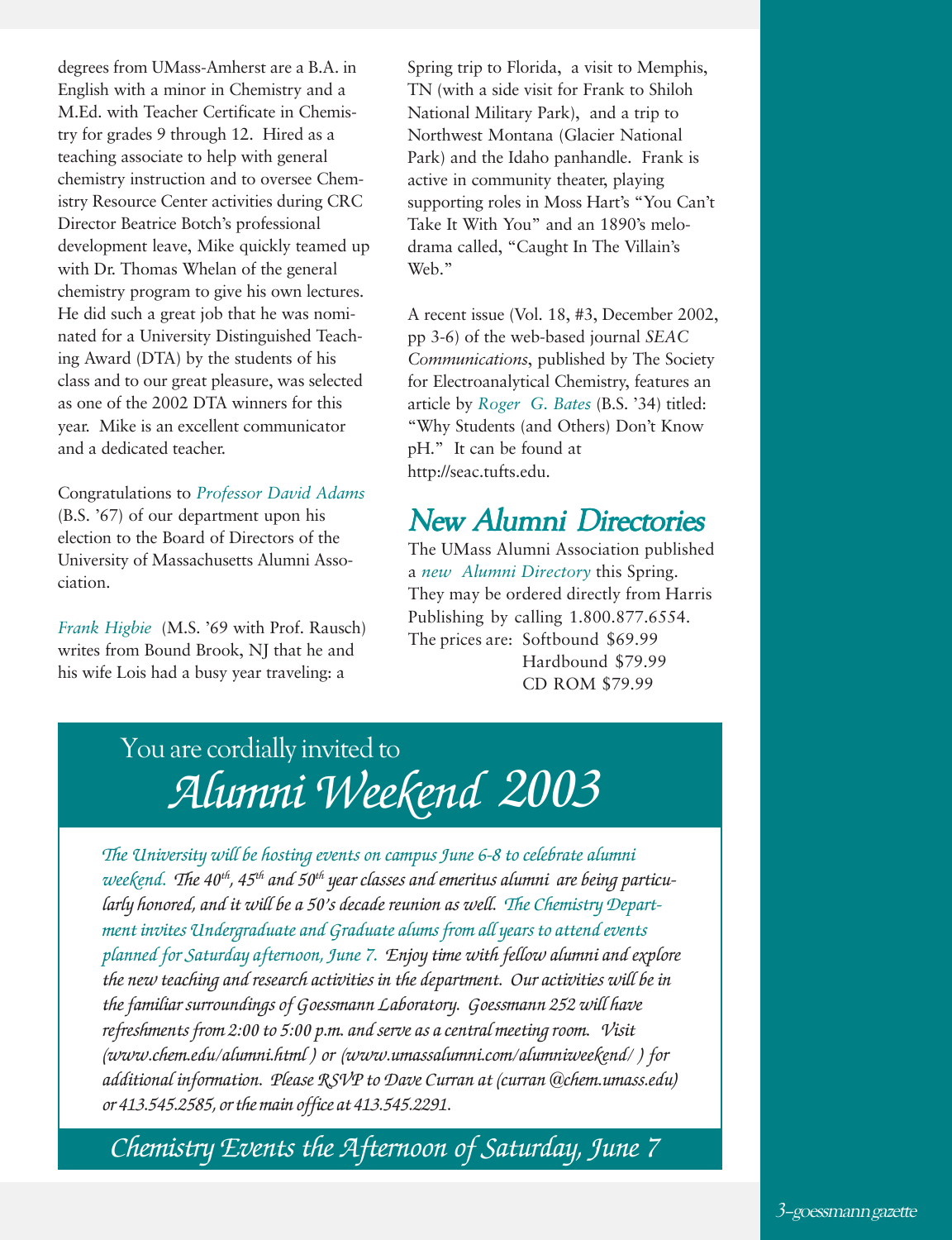### featured alumnus

*Dr. Augustine Silveira, Jr.* (1962 Ph.D., with Prof. McWhorter) retired last year from the Chemistry Department at the State University of New York at Oswego. He served as chair of the department for 33 years and was appointed to the rank of Distinguished Teaching Professor, a rank above full professor and the highest rank in SUNY, in 1976. In 1975, he was awarded the Honorary Doctorate degree from his undergraduate alma mater, University of Massachusetts Dartmouth. He previously taught at Rutgers University, University of California, Irvine, and California State University at Long Beach.

Recipient of over 60 grants and awards, Dr. Silveira's work has been extensively published in national and international journals and he has been invited to give talks at colleges and universities throughout the world. In 1988, he received the American Chemical Society, Syracuse Section, award for "outstanding contributions in chemistry and chemical education." In 1996, he was awarded the SUNY Research and Sponsored Programs Gold Medal Award of Excellence for being the recipient of over two million dollars in grants. In 2000, he was awarded the Chairman's Citation Award for "outstanding service to the American Chemical Society".

Since his retirement, he was appointed as the 2001 Jules Roth Visiting Scholar by SUNY College at Purchase. He succeeds Jerry Meinwald, distinguished chemistry professor at Cornell University, who was the 2000 Jules Roth Visiting Scholar. He gave the plenary address of this year's Distinguished Natural Science Lecture Series at a symposium sponsored by Pfizer, Friends of the Natural Sciences, and the Divison of Natural Sciences at SUNY Purchase. He spoke in the area of organonitrogen chemistry, an area of research done by many Oswego chemistry students under his direction for the last 38 years. He also spoke on "Project-oriented Laboratories– Trends in the New Millennium." In addition, he gave lectures to SUNY Purchase students in the organic chemistry classes and science general education classes on "The Depletion of the Ozone Layer" and "The Effects of Global Warming." He also spoke to the SUNY Purchase CSTEP students about "Careers in the Natural Sciences." Since his retirement, he also gave a series of invited lectures at the University of Tasmania, Australia.

Recently, one of his former Oswego research students, Dr. Thomas Weil, and Mrs. Barbara Weil pledged \$50,000 to the Augustine Silveira, Jr. Fund for the benefit of SUNY Oswego chemistry students. Dr. Weil is currently vice president and business technology manager of BP Amoco.

### **Web Sites**

for the visiting. For those of you with access to the world wide web, from now on we will include web addresses where appropriate for our articles and news items. Often, the information available at a web address will amplify or extend what was presented in the Gazette.

## Please, keep in touch! There are web sites all over campus—just

We want to know what you have been doing. Send news of your activities, promotions, new positions, etc. to include in the next issue of the *Goessmann Gazette*. You can also send information via email to gazette@chem.umass.edu. We look forward to hearing from you!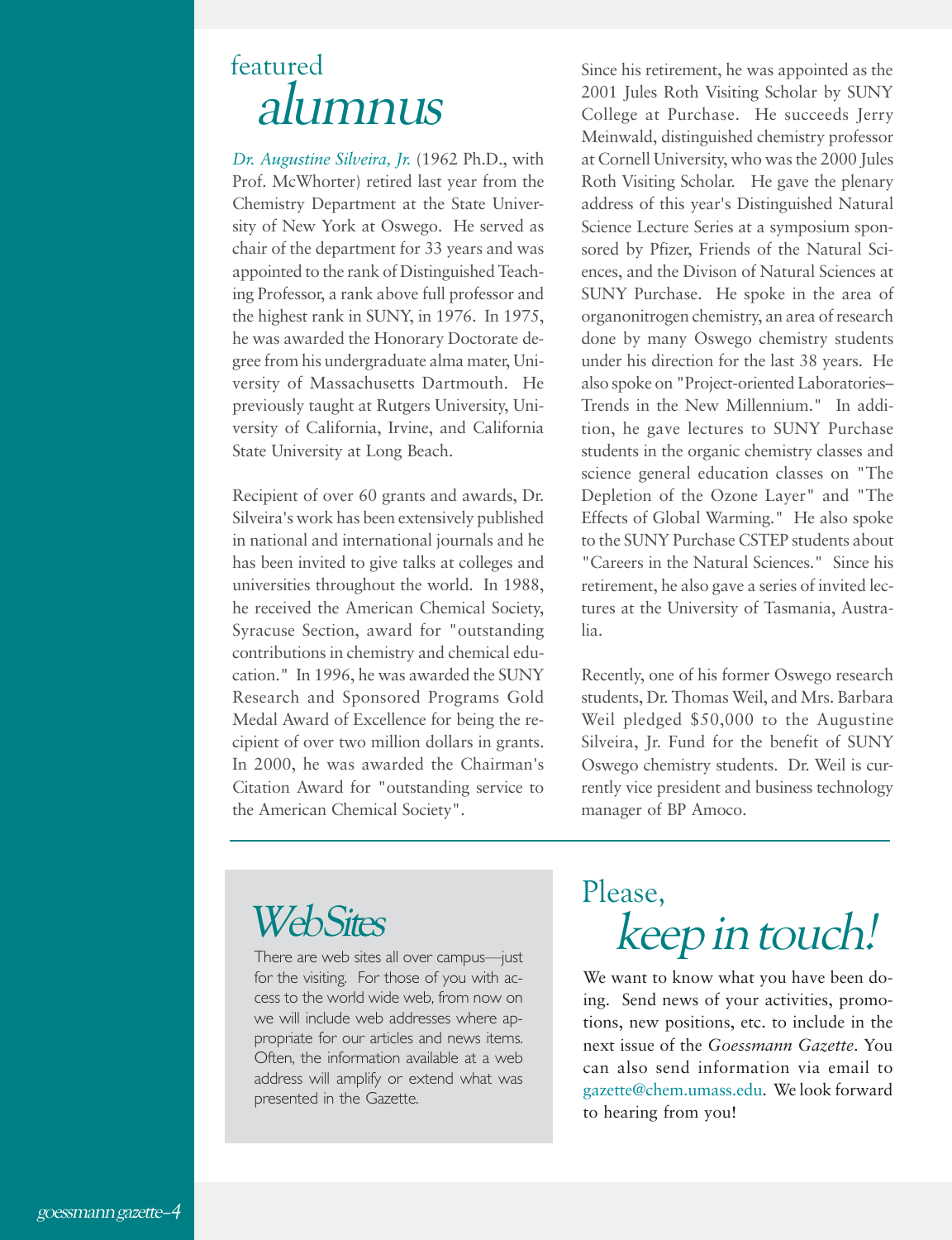#### Alumni and Faculty Participate in Local ACS Section

The Chemistry Department has a long history of service to the Connecticut Valley Section of the ACS and is well represented presently among elected officers. The immediate past chair is Prof. Everett Turner (just retired from the department). The prior immediate past chair is Susanne Swanker (Ph.D. 1997 with Prof. Curran), and the chair elect is Jon Sanborn (B.S., Ph.D. 2000 with Prof. Lahti). Prof. Emeritus Ron Archer is a long-time Councilor. Dr. David Sommerfeld (our new lecturer in Physical and Analytical chemistry), Prof. Bill Vining and Alumna Kathy Gorski (Ph.D. '92 with Prof. Uden) each serve as Members-at-Large.

#### faculty news

#### Rotello Joins NIH Panel

*Professor Vincent Rotello* has been asked to join the Medicinal Chemistry "A " review panel at the National Institutes of Health. Vince's work in molecular recognition is highly regarded both nationally and internationally. News about his group's work has been carried by the media on multiple occasions. For example, in December 2001, the UMass News Service noted that his work on chemical sensors – e.g., a "molecular nose" – could be used to probe for a variety of molecular agents, including bio-active agents such as anthrax. Prof. Rotello's work is supported by the National Science Foundation and the National Institutes of Health, among other sources, and has brought nearly \$2.5 million in grants to the University over the past three years. More details about the Rotello group's work on chemical sensors can be found at *http://www.umass.edu/newsoffice/archive/ 2001/121301sensors.html*.

#### Hixson Tapped as TEACHnology Fellow

A long standing tendency for faculty in the department to receive kudos for excellence and innovation in teaching continued when *Professor Stephen Hixson* was named one of the 2002 TEACHnology Fellows of the UMass Amherst Center for Teaching. The goal of the Center for Teaching (CFT) is to provide

resources and training for faculty to continue to develop skills that will make them better teachers and educators. The TEACHnology program was launched in 1997 to bring together senior faculty with a common interest in developing better teaching techniques, especially those based upon modern media and technology. The program involves participation in biweekly seminars among the TEACHnology group, a set of workshops and a retreat, and shared knowledge and experiences among the increasing network of TEACHnology fellows. Among the organic faculty, Prof. Hixson has long been a wellregarded teacher. His research interests are in photochemistry and biological chemistry. He has been a major player in the practical aspects of developing Web-based, interactive tutorials and feedback-based testing for organic chemistry as part of the Online Webbased Learning (OWL) project detailed in the last issue of the Goessmann Gazette (p.6).

#### Auerbach Group Saves Energy, Makes News with Recent Research Article

A recent paper by graduate student Cristian Blanco and *Professor Scott Auerbach* published in the *Journal of the American Chemical Society* made a splash in the local news media. The Auerbach group has established a reputation for computational modeling of nanoporous materials and zeolites – among other areas – and turned their expertise to the notion of separating mixtures that are passed through porous materials with heating. Blanco and Auerbach used molecular dynamics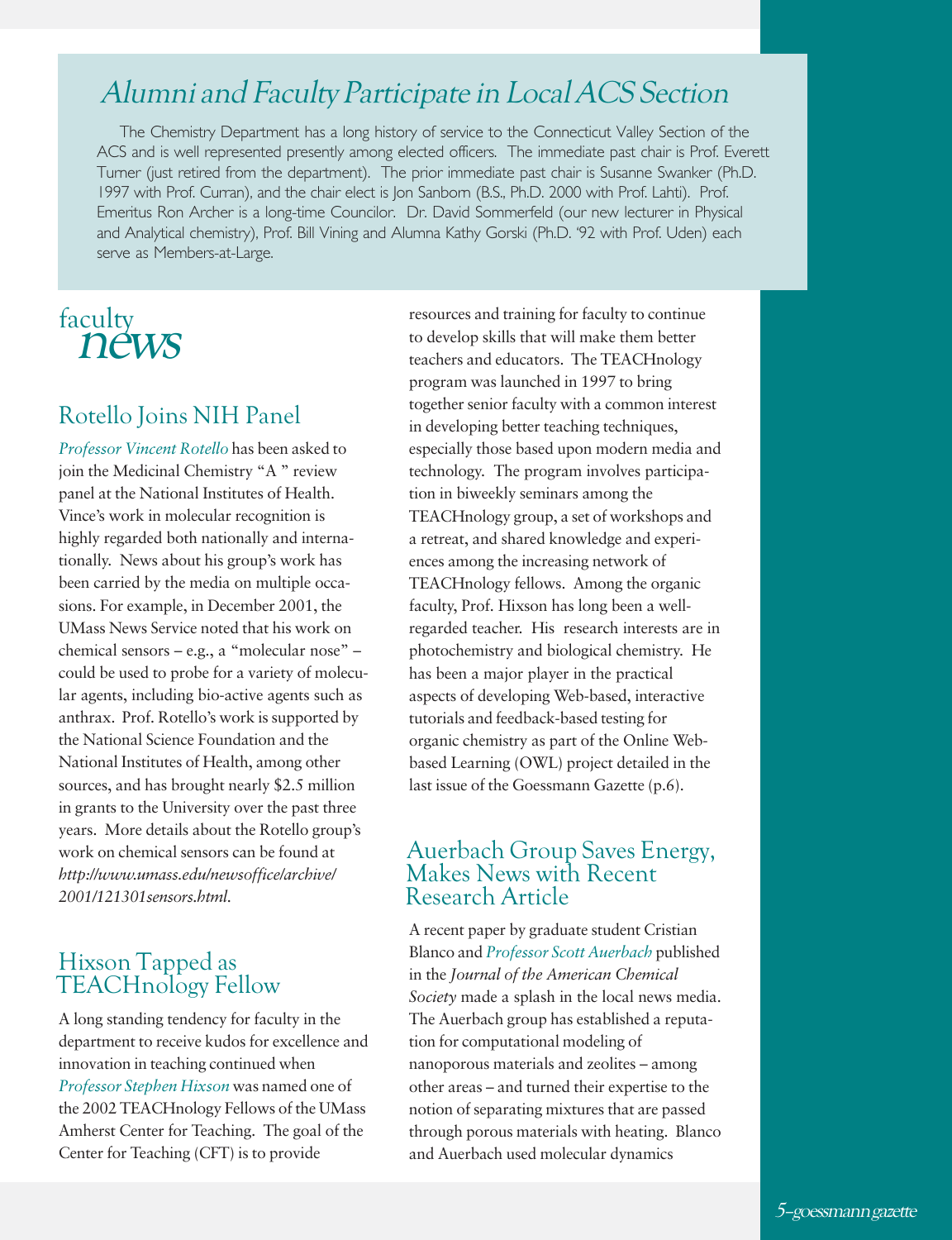calculations to show that it should be possible to microwave mixtures as they pass through the channels of materials such as zeolites. The microwaves would selectively heat only certain components of the mixtures, driving those components selectively out of the zeolites. This would allow separation without heating the whole assembly of zeolite and mixture, making the overall process significantly more energy efficient. The work was inspired by experiments being carried out by Prof. W. Curtis Conner of the Department of Chemical Engineering. Elizabeth Luciano of the UMass News Service quoted Auerbach as saying, "This opens up the possibility of using microwave energy to produce new, energyefficient technologies by aiming the energy at a small subset of the entire chemical system." The work is supported by the National Science Foundation, a Sloan Fellowship, and a Camille & Henry Dreyfus Teacher-Scholar Award to Prof. Auerbach. Further details may be found in the original release by the UMass News Service at *http://www.umass.edu/ newsoffice/archive/2002/ 043002microwave.html*.

#### Kaltashov Group Follows an Unfolding Protein "Tale"

*Professor Igor Kaltashov* and graduate student Andras Dobo received special notice in the research profile news section of the journal *Analytical Chemistry* (1 Nov. 2001 issue, page 588A) for work published in the 15 Oct. 2001 issue of the journal (pages 4763-4773). Kaltashov and Dobo described a new way to obtain and analyze mass spectrometric data for proteins in order to probe their dynamic conformational natures. Electrospray impact mass spectrometry (ESI MS) can generate a broad envelope of mass/charge peaks for proteins that Kaltashov and Dobo analyzed in terms of an envelope of overlapping peaks. By deconvoluting the envelope of mass/charge peaks, they could find the number of basic functions necessary to give the best fit to the data. For myoglobin, they found that the best fit was four peaks, consistent with the four

presumed conformations of myoglobin that are believed to be present in the protein. Kaltashov notes that, in principle, this method could be applied to detect every conformation of a given protein by assuming that its ESI MS may be formulated as a sum of overlapping mass spectra from different conformers. The news section article notes that Kaltashov's diverse training is a major reason for his making this breakthrough (he was initially trained as a physicist!). We certainly agree that his diverse, interdisciplinary approach to analytical and biological chemistry is a great asset. Prof. Kaltashov's work is supported by the National Institutes of Health.

#### Venkataraman Gets NSF CAREER and CRC Grants

*Professor Dhandapani Venkataraman* (known to all his colleagues as "DV") has received a grant of \$385,000 over five years from the National Science Foundation CAREER program for his work on helical molecules with potential opto-electronic activity. DV and his group have developed new synthetic routes to aza-helicenes, which are new variants of molecules long known to have strong optical rotation as pure enantiomers and also show strong fluorescence. Such molecules are possible candidates for use in polarizing displays (LCD's) as well as emitting displays (LED's). DV and his graduate student coworkers Jason Field and Rattan Gujadhur with undergraduate research assistant Thomas Hill ('02) have developed new, copper-based C-N bond-forming chemistry that makes the synthesis of azahelicenes far easier and in higher yield than previously.

DV also has received a highly competitive \$700,000 NSF-CRC (Collaborative Research in Chemistry) grant as co-principal investigator for a project entitled "Multi-dimensional Organic Metals, Crystal Design and Superconductivity." This is a collaborative project between the DV group and work at Cornell University in the laboratories of Prof. Stephen Lee and Prof. Frank DiSalvo. The DV group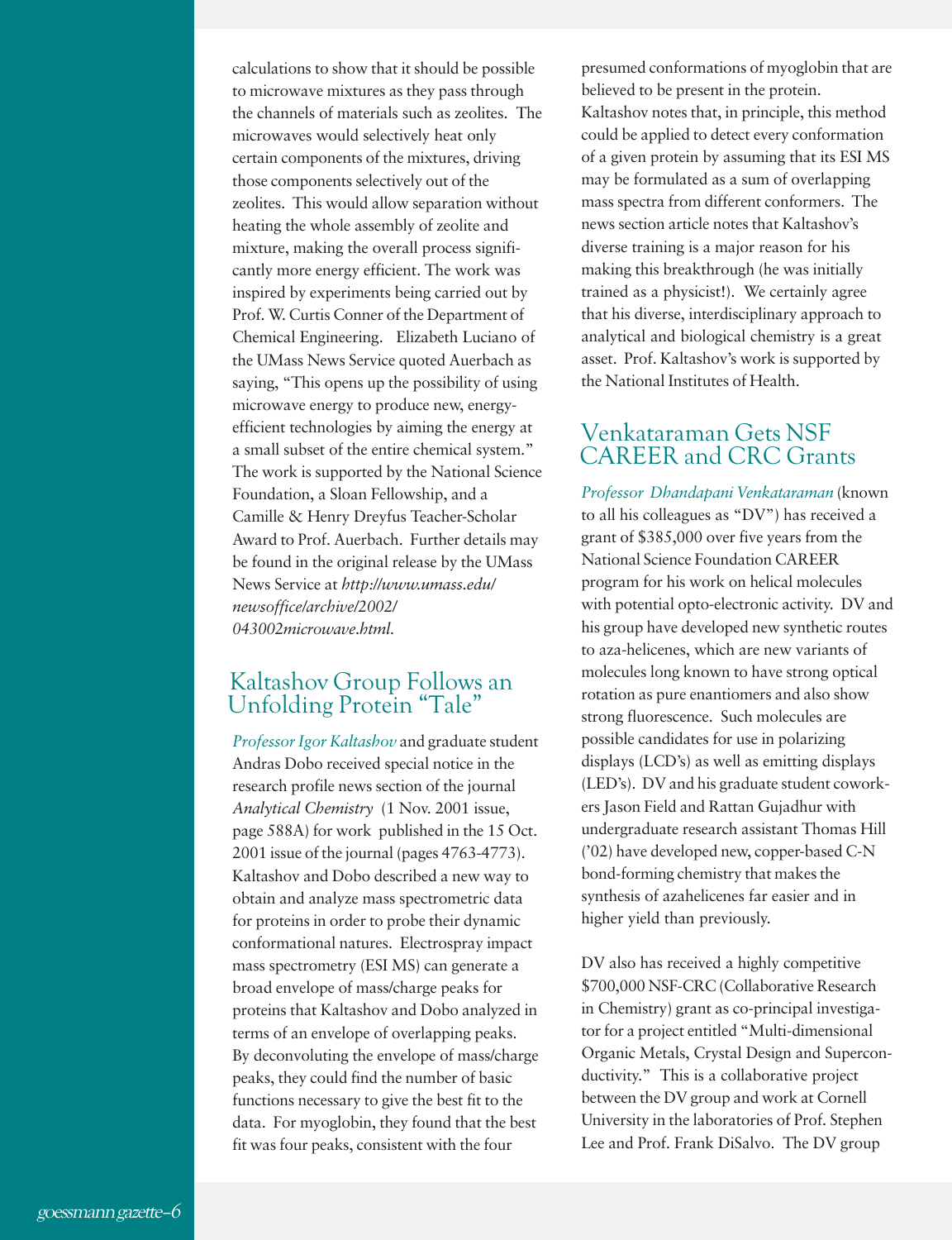is the synthesis team, the DiSalvo group will perform measurements on the materials, and the Lee group will work on the theoretical modeling of the materials. Only six of this type of grant are given annually in the whole country, so this is quite a vote of confidence in the DV group by the NSF.

#### Gierasch Honored by UMass and Mt. Holyoke College

Two of the five colleges have honored *Professor Lila Gierasch*, Head of the Department of Biochemistry & Molecular Biology (B&MB), who has a joint faculty appointment in that department and in chemistry, and who was formerly Head of Chemistry. Lila received an honorary D.Sc. degree from her alma mater, Mt. Holyoke College, where she was class of 1970, summa cum laude. The degree honors her achievements as a scientist. (See *http:// www.mtholyoke.edu/offices/comm/press/ releases/noor.html* for more information.) In addition, Lila has also been awarded a highly competitive and prestigious 2001-2002 Samuel F. Conti Faculty Fellowship by the University for this year. Quoting the official announcement by the University News Service, "Fellowship recipients receive a cash award of \$3,000 and a year's leave from teaching to pursue graduate education, research, creative

work, or activities related to scholarly attainment. Final selections are made by a committee of the Faculty Senate's Research Council. Selection is based on demonstrably outstanding accomplishment, and potential for continued excellence in research and scholarly or creative activity."

Hopefully, the Faculty Fellowship Award will give her a bit more time to pursue the research that she loves. This award allows Lila some release time from her headship duties, so she can get back more in touch with her research group (as she put it to the local news media). Lila's work in the area of protein folding is internationally acclaimed, and has led to her receipt of numerous awards (including a University Distinguished Lecturer/Chancellor's Medal presentation in 1999). She also participates on a number of editorial boards, federal government councils and panels (including advisory roles for both the NIH and NSF during 1998-2001). She was a member of the committee charged with finding a new Chancellor for the UMass Amherst campus.

#### Tyson Wins 2002 Lester W. Strock Award

*Professor Julian Tyson* is the recipient of the Lester W. Strock Award for 2002 from the

## New Faculty

Physical inorganic and bio-inorganic chemistry in the department received a significant boost when our newest faculty member, Michael J. Knapp, joined us in September, 2002 as assistant professor. Mike got his Ph.D. degree at the University of California-San Diego as an NIH predoctoral trainee working with Prof. David Hendrickson on inorganic cluster systems of magnetic and electronic interest. In 1998 , he joined Prof. Judith Klinman's group at the California-Berkeley campus as an NIH postdoctoral fellow where he developed a new paradigm to probe and understand kinetic isotope effects in enzymes that may involve quantum tunneling effects. Mike's work at UMass is focused on understanding the fundamental chemistry of biological processes, from reactive intermediates to complex recognition events. Details regarding his research interests are found at his web site: *www.chem.umass.edu/knapp*. Mike comes to Amherst with his wife, Lynette, and their daughter, Maggie. We are very pleased to have the Knapp family with us.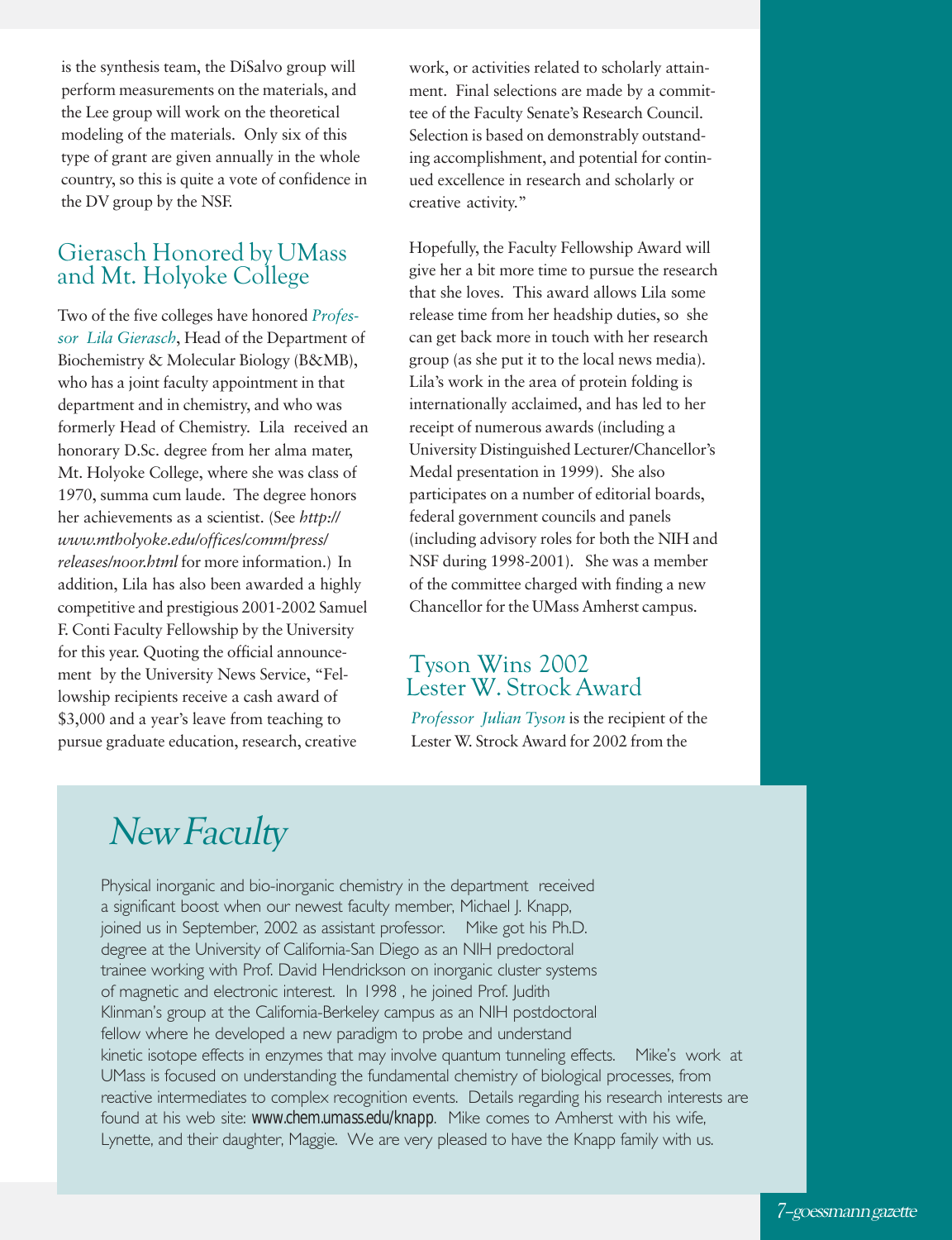### New Faculty

The Department welcomes Gary J. Snyder as a lecturer in organic chemistry. Gary received his Ph.D. in 1988 working with Dennis Dougherty at Caltech on the synthesis and spectroscopy of biradicals. He did postdoctoral work in photoacoustic calorimetry of organic transients with Kevin Peters at the University of Colorado at Boulder. Gary joins the department after holding faculty positions at the University of Chicago, UC-San Diego, the University of Georgia, and Bucknell University in PA. In addition to teaching organic lecture courses at UMass, Gary will be working with undergraduate research students



doing experimental and computational studies of biradicaloid hydrocarbons — details can be found at *www.chem.umass.edu/snyder/snyder.html*.

Society for Applied Spectroscopy for his outstanding work in atomic spectroscopy. The award was presented at a meeting of the Federation of Analytical Chemistry and Spectroscopy Societies in Providence, RI in October. Prof. Tyson was further recognized by a mini-symposium in his honor as part of that meeting. The department is pleased to congratulate him on the accolade, which is added to his substantial list of editorial advisory boards, journal editorships, and other research recognition.

#### visit the chemistry site at www.chem.umass.edu www.chem.umass.edu

### Change in Leadership

Professor Paul M. Lahti has stepped down as department head and *Professor Bret Jackson* has taken on the headship. Paul guided the department through some difficult financial times and Bret comes on board at a time of ongoing faculty renewal. Bret received his B.S. from Carnegie-Mellon University and his Ph.D. from M.I.T. After completing postdoctoral work at the University of California/Santa Barbara in 1985, he joined the department here. His research interests in physical chemistry focus on theoretical studies of metal-catalyzed reactions, using both classical and quantum mechanics to study the interactions between molecules and metal surfaces.

### New Faculty



Dr. Justin Fermann has been appointed Lecturer A and Director of the Roberta Day and John Ragle Computer Resource Center--a vital part of our undergradute program. Justin received a B.S. degree from Hartwick College in New York in 1992, where he studied under Prof. William Vining. After completing his Ph.D. in theoretical chemistry at the University of Georgia in 1996, Justin returned north to Amherst as a post- doctoral associate. He worked with Prof. Vining, who had moved to UMass, on the use of computer software in chemical education, and with Prof. Auerbach on the

paramatrization and implementation of semiclassical rate theories. Justin regularly teaches in the general chemistry program and collaborates with various research groups on the use of theoretical chemistry.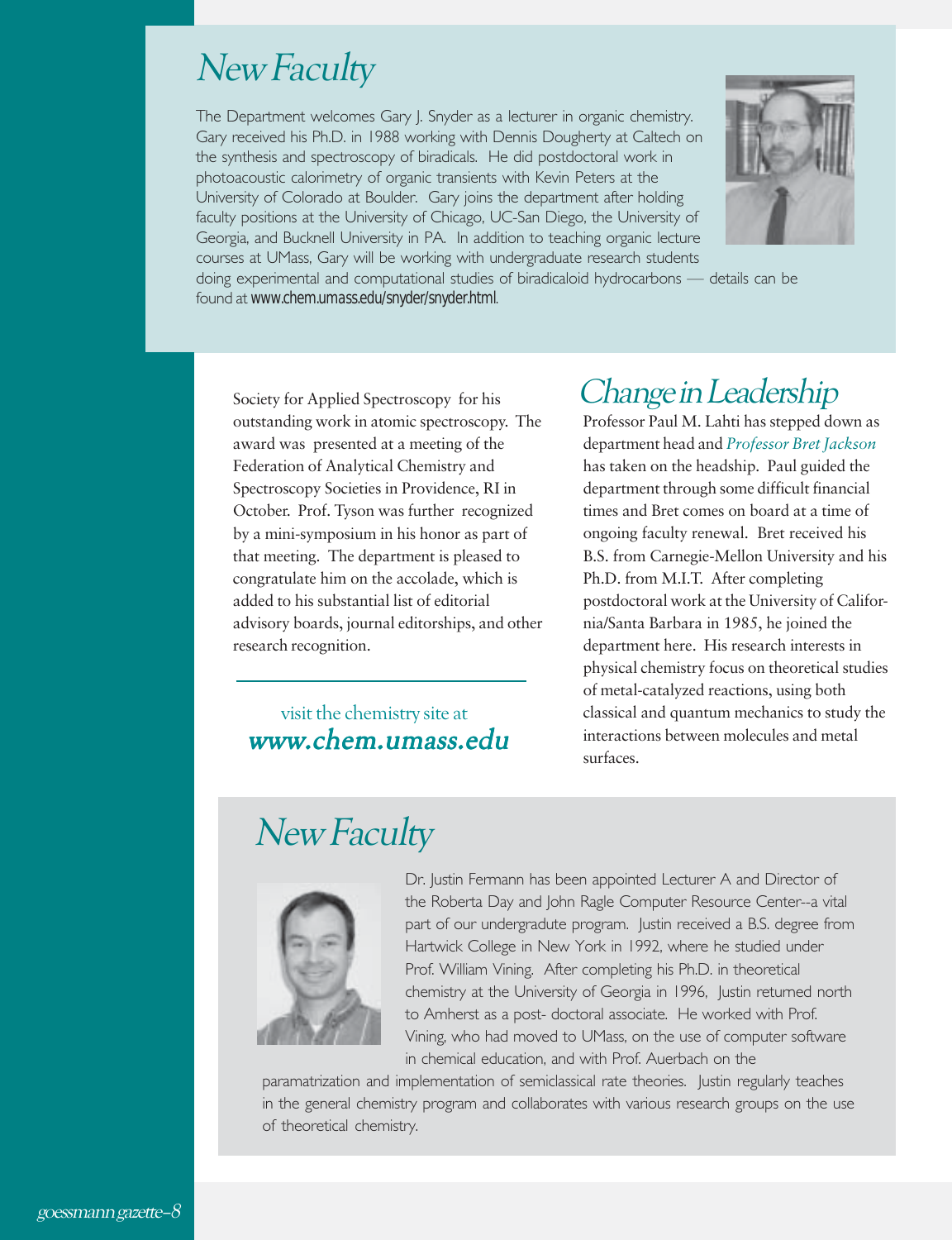# chemistry .<br>Seminar program

Among the highlights of our department's seminar program in 2002 were four honorary seminars which featured distinguished educators and researchers from universities and industry.

On November 17, we celebrated our third annual William E. Mahoney Chemistry Seminar. This seminar series is made possible by generous contributions from Mr. William E. Mahoney. The lecturer was the celebrated Bassam Shakhashiri of the University of Wisconsin, who presented a lecture "Science is Fun." Prof. Shakhashiri is probably best known to the public at large for his annual program "Once Upon a Christmas Cheery/In the Lab of Shakhashiri" seen on television throughout the country. The scienceoriented "magic" show has played to packed houses at such varied places as the University of Wisconsin-Madison, the National Academy of Sciences, the Smithsonian's National Air and Space Museum in Washington, and Boston's Museum of Science. In 1995,



William Mahoney and Prof. Bassam Shakhashiri

Prof. Shakhashiri was cited in the Year Book of Encyclopaedia Britannica as the "Dean" of lecture demonstrators in America. From 1984 to 1990, Prof. Shakhashiri served as an Assistant Director of the National Science Foundation for Science and Engineering Education, where he was responsible for the design and administration of a wide variety of programs to improve all levels of education in mathematics, engineering, and the sciences.



Jeff Seeley'92, Howard Stidham, and Linda McGown

The sixth annual Procter & Gamble Chemistry Seminar was presented on September 19, by Linda B. McGown of the Duke University Chemistry Department. Professor McGown talked about her pioneering work on novel uses of chromatography in proteomic analysis. Her work is an outstanding example of the power of synergism when complex problems in chemistry and life sciences are cleverly attacked using multi-disciplinary approaches.

The fourth and fifth annual, "Richard Stein-Bayer Corporation Honorary Seminar, in Polymer Chemistry" were given on April 25th, 2002 and November 14th, 2002 respectively. The seminars

provide an opportunity for us to honor the remarkable achievements of Prof. Richard Stein and hear outstanding lectures on cutting edge science.

Dr. Elsa Reichmanis, Director of Polymer and Organic Materials Research Bell Laboratories, Lucent Technologies, delivered the fourth annual lecture on, "Polymer Technologies for Advanced Electronics: Current and Future Challenges". Dr. Reichmanis is the recipient of numerous honors and awards including the ACS Award in Applied Polymer Science and election to the National Academy of



Dr. S. Richard Turner

Engineering. At the time of the lecture, she was president-elect of the ACS and is now serving as president.

The fifth annual lecture was delivered by Dr.



Peter Lillya, Elsa Reichmanis, and Larry Freidman

S. Richard Turner, of the Polymer Technology Department, Eastman Chemical Company in November. His lecture was entitled, "Putting New Life into Legacy Polymers-Recent Advances in Enhancing Properties of Polyesters". Dr. Turner received his Ph.D. in organic polymer chemistry from the University of Florida and has been very active in the Polymer Materials Division of ACS, becoming chair-elect in 1991 and chair 1992.

*Professor Igor Kaltashov, Departmental Seminar Chair*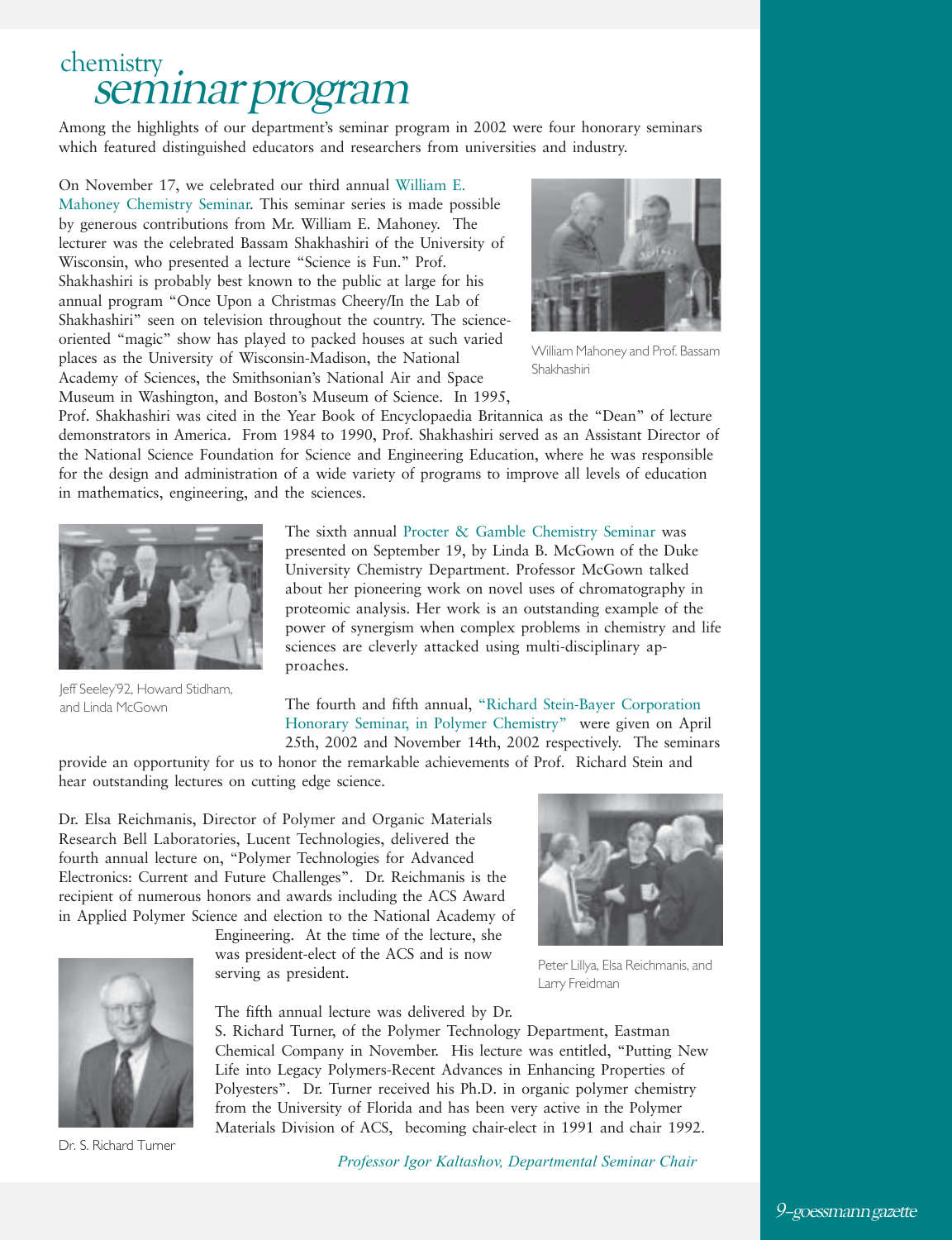## Retirements

A grand party was held on May 21, 2002 to celebrate the end of the school year and to pay tribute to eleven retiring faculty and staff: *Paul Cade, John Chandler, Roberta Day, C. Peter Lillya, Bernard Miller, Marvin Rausch, Everett Turner, John Wood, Kenneth Fairman, Arthur Martin, and Linda Warren*. Eight officially retired in June, Marv in August of 2001, Paul in May of 2002, and Linda in Sept. of 2002. Family and friends of the retirees, former and present staff, and former and present colleagues all gathered for the occasion. Paul Lahti served as host, and many of those present were called upon to speak about the careers of our retirees. A brief summary of the comments is given below.



*Paul E. Cade* is well known in the world of computational chemistry for his work in areas of quantum chemistry and theoretical physical chemistry, such as his role in developing basic set functions. He has given over 100 invited research talks and seminars at universities and meetings, mostly in North America and Europe. He has served as visiting scientist at a number of institutions including the Joffe Institute of Physics in St. Petersburg, Russia, The Institute of Physics in Vilnius, Lithuania, The Centre de Recherches Nucleaires an CNRS in Strasbourg, France, the Department of Chemistry, Cambridge University, UK, and the Theoretical Chemistry Department, Oxford University, UK. He was also the Gast Professor at the University of Bonn, Germany during 1984. In 1982, he was chosen a University of

Massachusetts Distinguished Faculty Lecturer, an honor that also bestows one of the University's highest honors, the Chancellor's Medal. Paul received bachelor's degrees in both chemistry and mathematics from the University of Texas at Austin. He went to graduate school first at California Institute of Technology and then at the University of Wisconsin, Madison where he received the Ph.D. working with Joseph Hershfelder. He was a postdoctoral fellow in the Department of Physics at the University of Chicago with Profs. Roothaam and Mulliken. He joined our faculty in 1969.

*John A. Chandler* received his bachelor's degree in chemistry from Ohio University and went from there to the University of Illinois in Urbana-Champaign. There he received his M.S. and Ph.D. degrees working with University of Massachusetts alumnus Russ Drago (B.S. '50). Some of the work was published in the first issue of the journal *Inorganic Chemistry*. John joined our faculty in 1959 and his primary activity has been as an educator in general chemistry. He has taught literally thousands of students, many of whom have benefited from the laboratory and general chemistry workbooks he co-authored with several colleagues. He served as Director of General Chemistry from 1968-1995, and in 1986, won the University Distinguished Teaching



Award, the highest teaching award on the UMass campus.

*Roberta O. Day* joined the department in 1976 and has been one of the main intellectual sources of crystallographic consulting ever since. She has nearly 200 research and scholarly publications and was a major contributor to the work of many colleagues in the department, especially work done with Prof. Robert Holmes, having published over 40 papers together. She has been an extremely committed and innovative teacher who was honored with a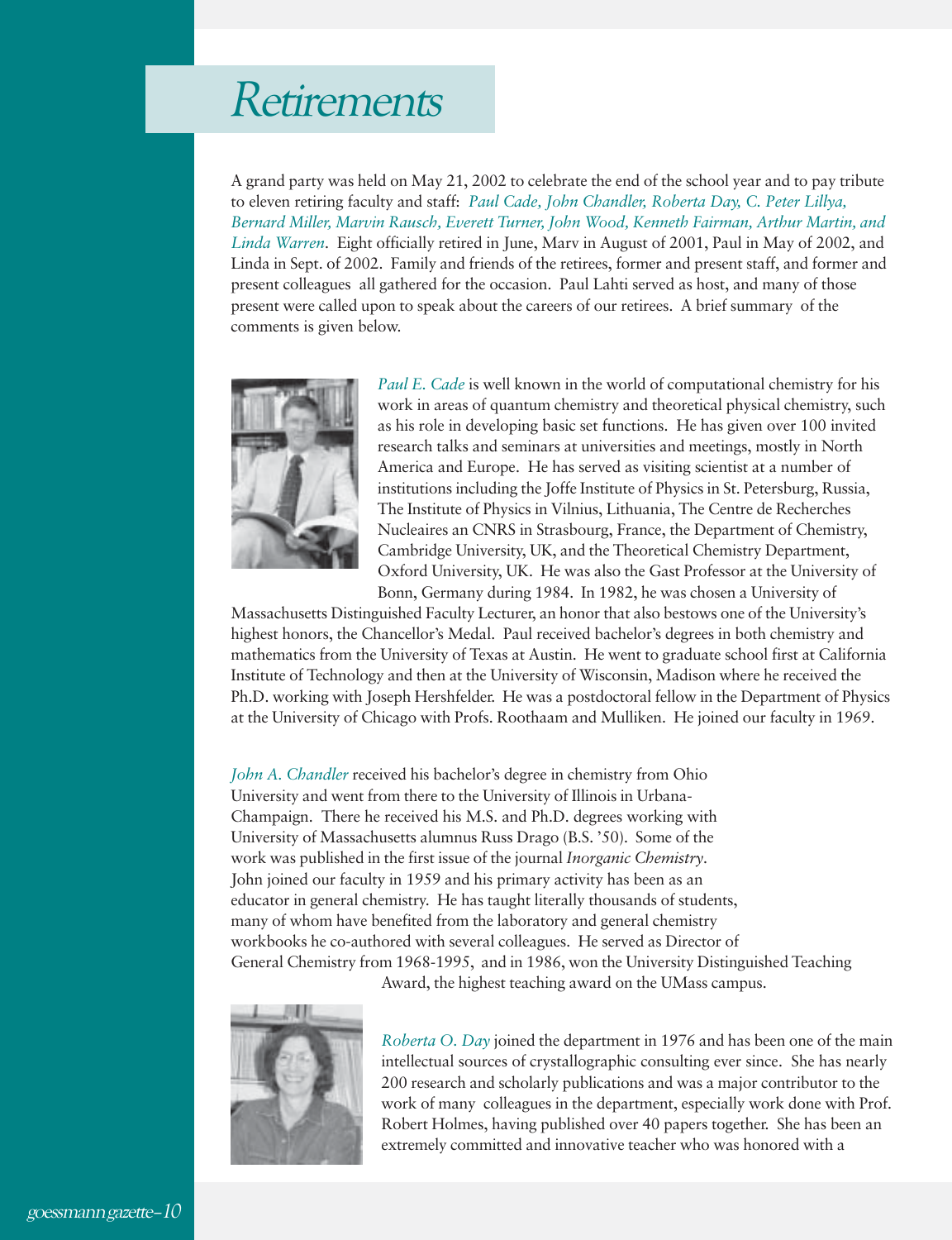College of Natural Sciences & Mathematics Outstanding Teacher award in 1996. Her most recent honor has been the naming of the Chemistry Resource Center after Roberta and her husband, Prof. Emeritus John Ragle. Roberta received her bachelor's degree in chemistry from the University of Rochester and her Ph.D. in 1971 from the Massachusetts Institute of Technology. She then was a Damon Runyon Postdoctoral Fellow in the Department of Biology at MIT and followed that with a National Institutes of Health Postdoctoral Fellowship in the Department of Chemistry at the University of Nebraska, Lincoln.

*C. Peter Lillya* received his A.B. in Chemistry from Kalamozoo College in 1959. He was an NSF Predoctoral Fellow at Harvard University where he received his Ph.D. degree in organic chemistry working with 1990 Chemistry Nobel prize winner E. J. Corey. He became a staff associate at UMass Amherst in the Chemistry Department in 1963, in part due to his expertise with the then-new area of nuclear magnetic resonance spectroscopy. In 1964, he became assistant professor. Peter was a Woodrow Wilson Fellow in 1959 and an Alfred P. Sloan Fellow in 1969-71. His teaching has always been very well regarded by his students, as shown by his receipt of a TEACHnology Fellow of the UMass Amherst Center for teaching in 1999,



and a College of Natural Sciences & Mathematics Outstanding Teacher Award in 2000. During his career, he has been visiting Professor of Chemistry at UCLA, Stanford University, and the Institute for Organische Chemie at Mainz. His recent teaching activity to coordinate the Online Web-based Learning (OWL) tutorials in organic chemistry --along with Prof. Stephen Hixson-- has been highly successful. His publication record includes over 100 papers ranging from work on stereochemical studies to organometallics to liquid crystalline polymers. On several occasions, Peter served as acting department head.



*Bernard Miller* has focused his research in the area of molecular rearrangements, aromaticity and blocked aromaticity, and other mechanistic aspects of physical organic chemistry. He has published over 100 articles in the original literature and holds 18 patents. For many years he has taught the large organic course for non-majors in addition to upper level courses in organic chemistry. All of these activities are reflected in two books he has authored. The first , published by W. A. Benjamin in 1980, is titled "Organic Chemistry, The Basis of Life". The second, titled "Advanced Organic Chemistry: Reactions and Mechanisms ", was published in 1998 by Prentice Hall. He received his bachelor's degree

from City College of New York where he was a Tremain Scholar. His M.A. and Ph.D. degrees were earned at Columbia University. Bernie was a NSF and NIH postdoctoral research associate at the University of Wisconsin, Madison. Following that he joined American Cyanamid (now called Cytec) as a research chemist. He joined our faculty in 1967. In retirement, it is rumored that Bernie is working on a third book.

*Marvin D. Rausch* joined the department in 1963 and retired in August of 2001. Marv's contributions to the department were described on page 9 of the last issue of the *Gazette*. However, it is noteworthy that at the retirement party, Bill McEwen delivered a lengthy account of Marv's career starting, of course, with their days together at the University of Kansas, where Marv received his Ph.D.

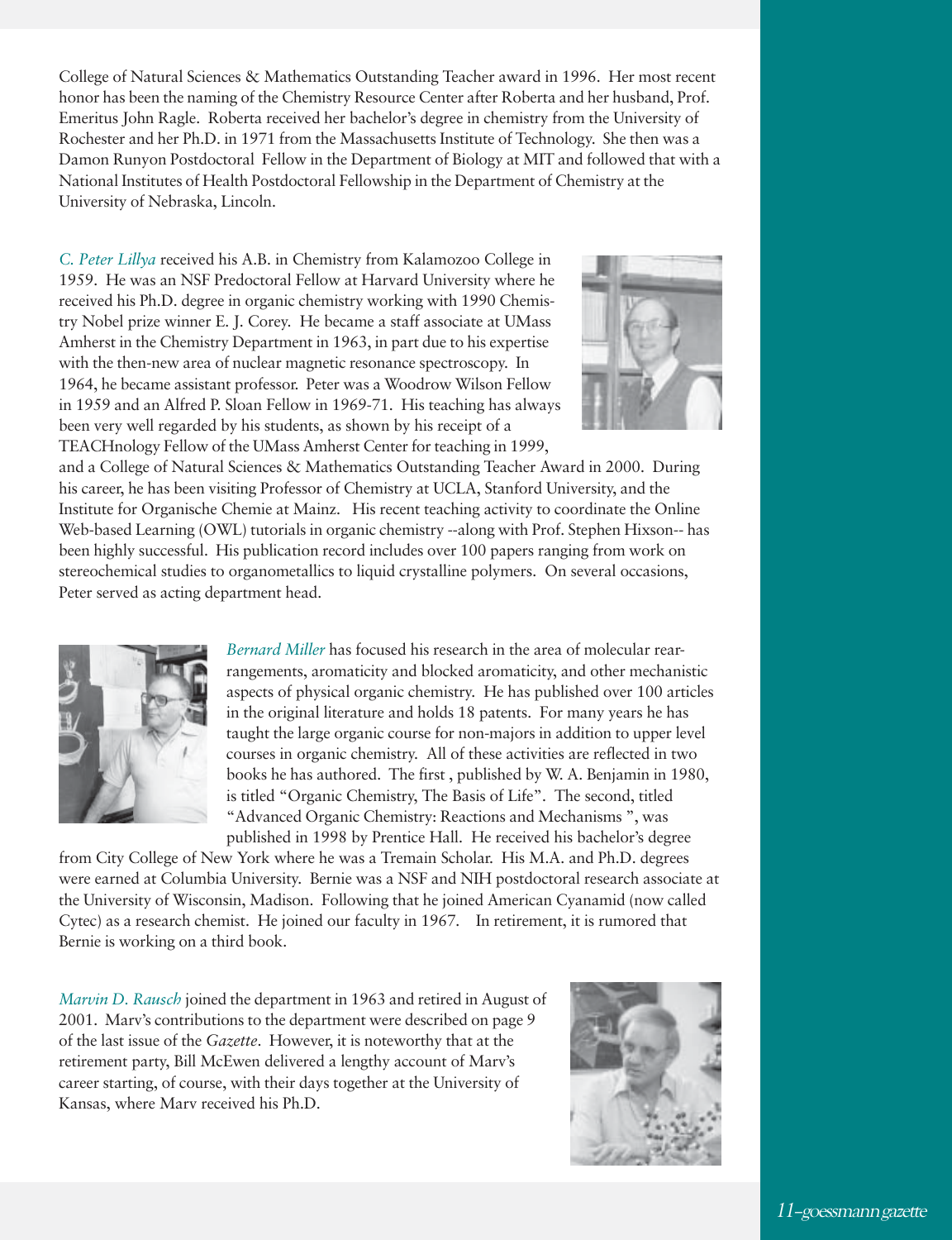

*Everett E. Turner* received his bachelor's degree in chemistry from Long Island University and his M.A. degree in education from UMass Amherst. He joined the chemistry department in 1962 as a teacher in the general chemistry program. His course, *General Chemistry for Non-Science Majors*, has been the most oversubscribed course in the department for years, which reflects student appreciation of the effort Everett put into the design of the course and his teaching ability. Like John Chandler, he has had thousands of students take his courses, teaching science majors as well as non majors. He has been active in the New England Association of Chemistry Teachers (NEACT), having recently completed 6 years as chair

of the Western Division of NEACT. He also is active with the Connecticut Valley Section of the American Chemical Society. As part of his work with the local ACS section, Everett has been the campus organizer for the ACS Chemistry Olympiad examinations that take place on the campus for students from Massachusetts high schools within the section. He persuaded the university to offer a full tuition scholarship for four years to any Massachusetts student who wins the local section Olympiad. Information about some of his other activities with the Connecticut Valley Section can be found on page 5.

*John S. Wood* has published over 80 papers in the scientific literature, most of them in the areas of inorganic crystallography and spectroscopy, especially EPR spectroscopy. He has a long-standing collaboration with Dutch researchers and on a number of occasions he has been a visiting professor at the University of Nijmegan, as well as a visiting fellow supported by the Dutch Science Foundation at the University of Leiden. As an educator, he has made many contributions to the department. For the past several decades, the Chemistry Department has had a formal exchange arrangement with the School of Chemical Sciences at the University of East Anglia in Norwich, England. John has served as coordinator for this program that allows our students to enjoy a year of



undergraduate studies overseas. John recently served in a much broader capacity as Undergraduate Program Director. He received his honors B.A. degree in Physics and Chemistry at the University of Keele, UK followed by a Ph.D. degree at the University of Manchester, UK in the area of X-ray spectroscopy studies of inorganic complexes. After postdoctoral work with F. Albert Cotton at MIT, he joined the University of Southampton, UK as a Lecturer in Chemistry. He left there in 1970 to join us at the university.

*Kenneth Fairman* retired from his position as the technical support staff person in the analytical chemistry laboratories. He served the department in this capacity for 17 years. Ken, a quiet and friendly person, was the main contact for those running some of the department's most sophisticated experiments in advanced laboratory courses.

*Arthur Martin* retired from his position in the stockroom after 22 years as a much appreciated member of the department. Art has always been a cheerful person with a kind greeting for everyone. You could count on him to find the things you needed in the stockroom and to do so with a smile.

As the main staff assistant responsible for overseeing activities for the general chemistry program, *Linda A. Warren* made things run smoothly in the general chemistry office. She has been there for students and faculty for forty years and it is hard to imagine Goessmann 149 without her. However, imagination can be put aside for awhile as Linda will be on site temporarily in a postretirement appointment.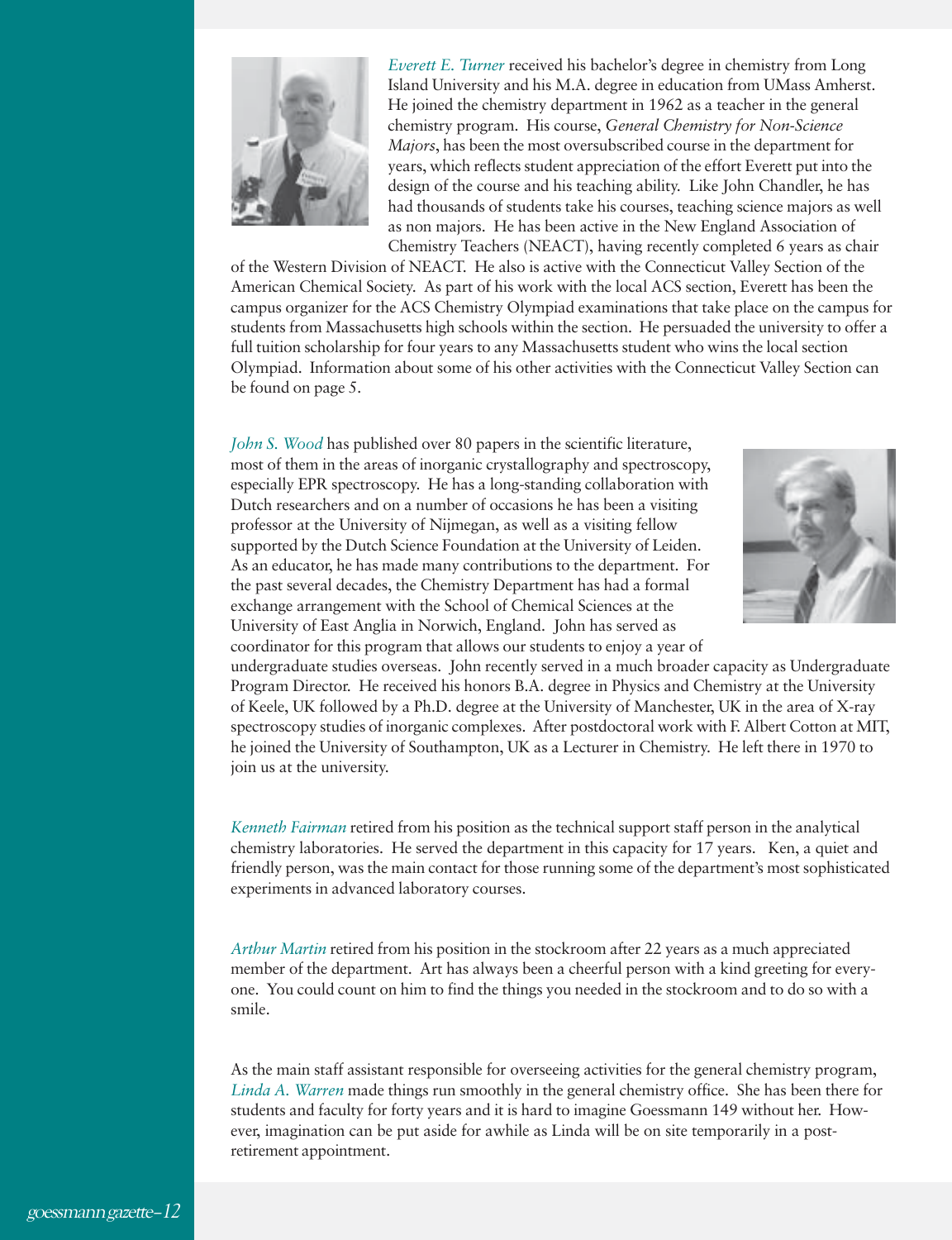### student news undergraduate

Five undergraduate chemistry majors presented their work at the 8<sup>th</sup> Annual Conference on Undergraduate Activities, held at the Federal Reserve Bank in Boston on May3, 2002. *Jennifer Simeone* (with Prof. Emrick of PS&E), *Thomas Hill* (with Prof. Venkataraman), *Peter Hotchkiss* (with Prof. Rotello), *Pamela Shields* (with Prof. Lahti), and *Eric Turnberg* (with Prof. Rotello) each presented work. In addition, one biochemistry major, Patrick DeCourcy, presented work done with chemistry professor Mike Maroney. This conference provides an opportunity for undergraduate researchers at Massachusetts public colleges and universities to give oral and poster presentations in a formal setting, and to exchange ideas about their work. This year's conference was co-sponsored by the UMass Amherst Commonwealth College and the Massachusetts Public System of Higher Education. Further information can be found at the Web site for the conference (*http://www.comcol.umass.edu/conference*).

*Jaclyn Murphy* ('04), of Prof. D. Venkataraman's group, was awarded a 2002 Bristol-Myers Squibb Research Fellowship. Jaclyn is working on the synthesis of chiral, helical molecules that have strong fluorescence as part of the "DV" group effort aimed at developing opto-electronic molecules for use in light-emitting displays and related

technology. The department is very pleased that Bristol-Myers Squibb has made this program available to our undergraduates as part of the company's general support of strong educational backgrounds for chemistry students, and as part of their program for introducing undergraduates to opportunities for chemistry-related employment at the company. The \$5000 fellowship includes funding for a summer stipend and research supplies, and brings an invitation to speak at Bristol-Myers Squibb's Undergraduate Research Symposium at their Wallingford, CT research facility.

*Katharine Harris* ('03), of Prof. Lila Gierasch's group, was awarded a 2002 Summer Undergraduate Research Fellowship (SURF) supported by Pfizer Global Research and Development division. These competitive fellowships give students the opportunity to gain a strong research experience and background in the laboratories of mentors of their choice. Katharine is working on the chemical synthesis of a protein, cellular restinoic acid binding protein, which will be used for biophysical experiments. With her chemical synthesis, she will be able to incorporate amino acid replacements as probes into the protein's structure. The \$5000 fellowship includes funding for a summer stipend and research supplies, and includes an invitation to visit and tour the Pfizer central research campus at Groton, CT along with other fellowship awardees.

## UMass Chem Club Attends ACS Conference

On November 2, 2002 several members of the UMass Chemistry Club journeyed to Boston University to attend the Northeast Regional Undergraduate Day, sponsored by the American Chemical Society. More than 100 students and 30 faculty from 20 schools in the New England, New York, and the Mid-Atlantic region were present. The day kicked off with keynote speaker Dr. Amir H. Hoveyda of Boston College, who presented several important aims for chemical synthesis over the next

ten years. One of them was summed up this way, "We think we have all the answers, [but] until we can produce consistent 100% yields with no waste or byproducts, we could do more". He then presented some recent developments by his research group regarding reusable green catalysts for solid state synthesis.

Other presenters included Dr. Patricia Hamm, who spoke on skill sets relevant to industrial positions, and Dr. Warren Giering, who gave a truly candid assessment on the "whys" and "hows" of applying to graduate school. "Everything has a chemist behind it, every object . . .," said Giering. What was the most important take-home lesson? Giering advises doing well in courses and the GRE, showing enthusiasm for chemistry, and meeting potential advisors face-to-face. After lunch, Dr. Roman Fleck from Boehringer-Ingelheim discussed interview "do's" and "don'ts" for the pharmaceutical industry (know your presentation back to front, and dress up!).



Several prominent grad schools had representatives available on the concourse throughout the afternoon: Harvard, Princeton, UVM, UMass, RPI, BC, BU, and Albert Einstein Medical, to name some. UMass attendees were encouraged to interact with school reps, resume reviewers, and seminar presenters in between talks. Overall, the conference proved to be a valuable source for information and professional contacts for UMass students. – Michael Tareselli, '03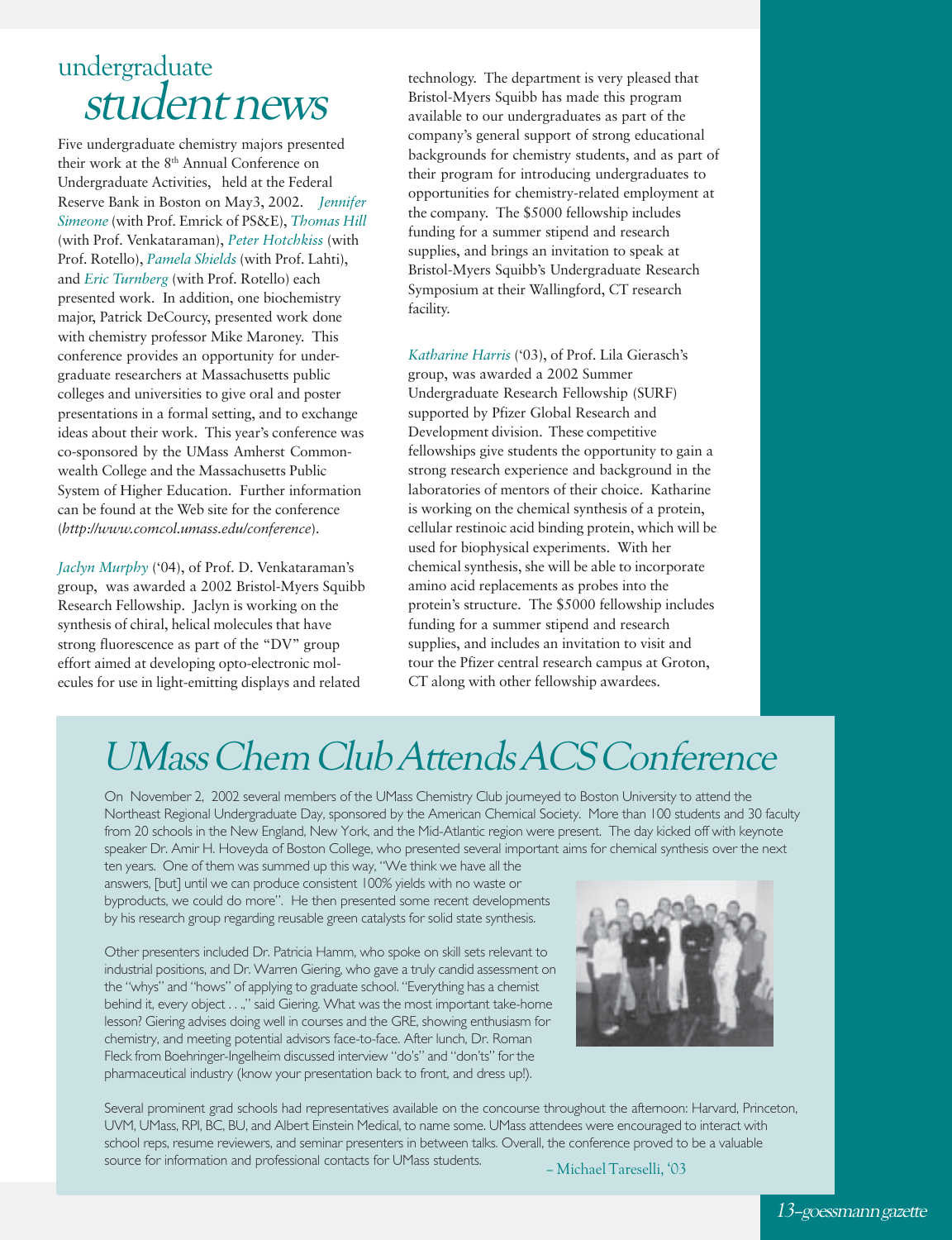#### senior dinner undergraduate and awards

On the evening of Thursday, May 16, 2002 the Fourth Annual Senior and Awards Dinner sponsored by the Chemistry Department was held at the China Dynasty Restaurant in Amherst. Over seventy-five students, parents, staff, and faculty attended the gala affair that involved a delicious Chinese dinner followed by the presentation of thirty-two awards, honors, and scholarships by Department Head Paul Lahti. David Adams, Acting Undergraduate Program Director and Honors Coordinator, and Marie Whalen, Undergraduate Program Coordinator, organized the event. Lisa Korpiewski provided the creative talents, making the certificates of recognition that were presented to students along with their individual awards. The following students received awards.

*Thomas Hill***–**Connecticut Valley Section of the American Chemical Society (CVS/ACS) Student Award

*Adam P. McGraw, Henry R. Suski, Eric J. Turnberg***–**Merck Index Award & Departmental Recognition Award

*Pamela Sheilds***–**American Institute of Chemists Award & Departmental Recognition Award

*Victoria L.Campbell***–**Richard W. Fessenden Award & Departmental Recognition Award

*Brigid F. O'Brien***–**Richard W. Fessenden Award

*Justin G. Hammar***–**Jay A. Pirog Scholarship



Professor Paul Lahti presents Yann Tambouret with the William Field Alumni Scholarship Award

*Jacqueline D. Sawyer, Valerie E. Gendron, Melanie B. Arruda***–**Robert Maxwell Williams Memorial Scholarship

*Andrew Leeson***–**Analytical Chemistry Award from the American Chemical Society & Departmental Recognition Award

*Mary M. Barret, Michael G. Hunnewell, Leanna K. Toy***–**CRC Freshman Chemistry Award

*Mary Golden, Francis E. Reyes, Teresa S. Moniz, Jennifer Simeone, Peter J. Hotchkiss, Meghan C. Fraser, Huyen L. Vu***–**Edward Shapiro Scholarship

*Teresa A. Croce***–**Senior Class Award

*Yann Tambouret***–**William Field Alumni Scholarship

These students are the latest in a long line of outstanding chemistry majors down through the years. We are very proud of their achievements. Congratulations to them and best wishes for continued success and careers.

# degrees<br>awarded

#### B.S. Degrees

| Elisabeth Haley   | Sunderland, MA    | 2/02 |
|-------------------|-------------------|------|
| Thomas Hill       | Charlton, MA      | 5/02 |
| Samantha Hoyo     | Bridgewater, MA   | 5/02 |
| Rachael Leverence | Monroe, WI        | 9/01 |
| Adam McGraw       | Amesbury, MA      | 2/02 |
| Brigid O'Brien    | Arlington, MA     | 5/02 |
| Pamela Sheilds    | N. Chelmsford, MA | 5/02 |
| Jason Tresback    | Orange, MA        | 5/02 |
| Narissa Whyte     | Springfield, MA   | 5/02 |

#### M.S. Degrees

Amanda Chaparro 9/01 Catherine Cogut 5/02<br>Stuart Craig 3/02 Stuart Craig<br>Rameh Hafezi 2/01 Rameh Hafezi Michael Ingall 9/01<br>Funhee leoung 9/01 Eunhee Jeoung 9/01<br>Chethaka Kahakachchi 2/02 Chethaka Kahakachchi Kenneth Marby 9/01<br>Ralph Paulini 9/01 Ralph Paulini 9/01<br>Anthony Shrout 9/01 Anthony Shrout Harriet Totoe 5/02

#### Ph.D. Degrees

| Fernando Aguirre      | 7/07 |
|-----------------------|------|
| David Boudreau        | 9/01 |
| Shuowei Cai           | 9/01 |
| Balwant Chohan        | 7/07 |
| Gerald Davidson       | 7/07 |
| Fleanora Del Federico | 9/01 |
| <b>Burak Esat</b>     | 9/01 |
| John Esteb            | 9/01 |
| Trent Galow           | 9/01 |
| Ulvi Faysal Ilhan     | 9/01 |
| Scott Joray           | 5/02 |
| Paula Nolibus         | 9/01 |
| Kenneth Rotondi       | 5/02 |
| Mark Storton          | 9/01 |
| Xianhua Yi            | 2702 |
|                       |      |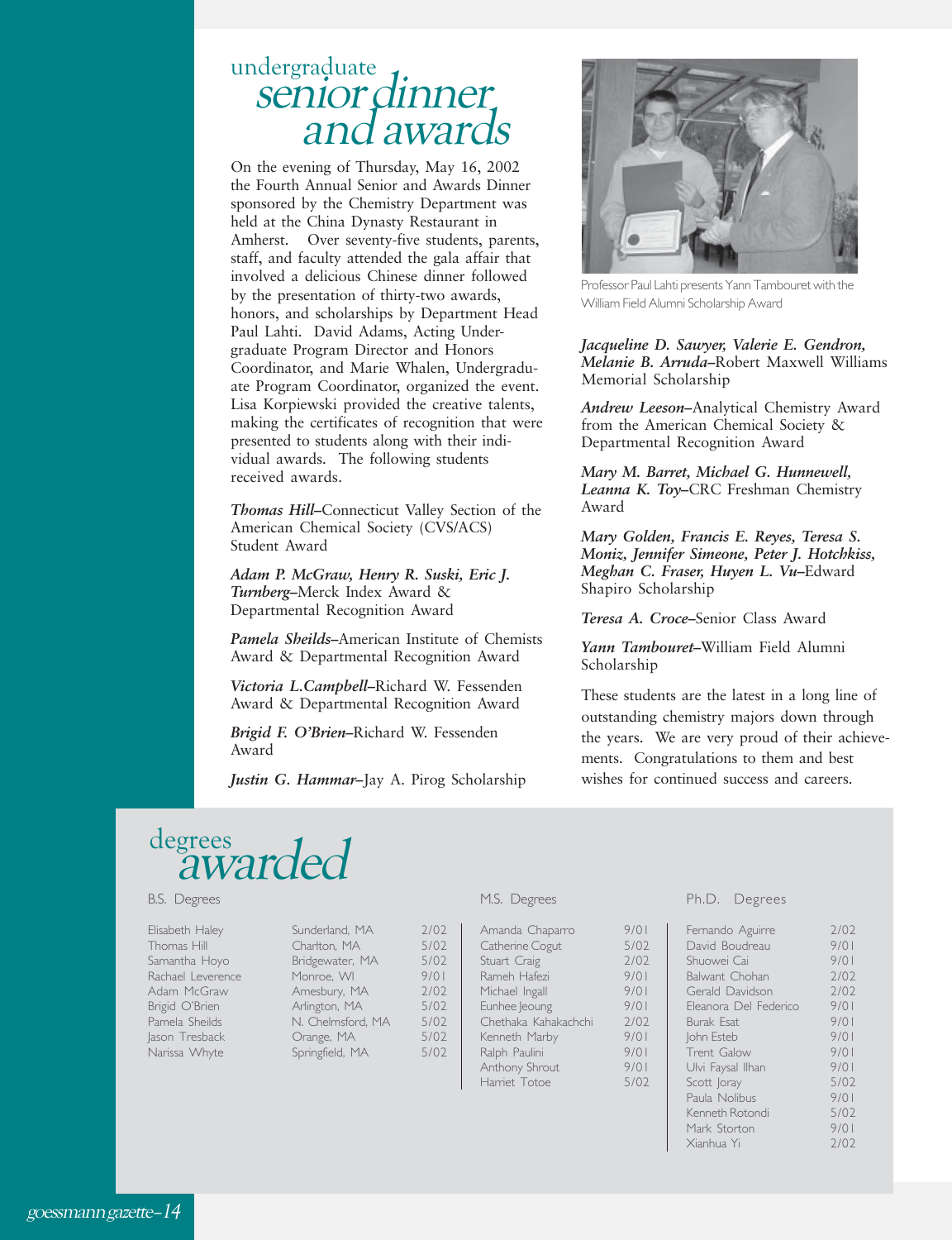# graduate

*Chandra Saravanan* (Ph.D. '00 Auerbach): Is working as a theorist in a semiconductor company in Silicon Valley. Saru remains in pursuit of an academic job!

*Eugenio Jaramillo* (Ph.D. '01 Auerbach): Has a post-doctoral position at Sandia National Laboratory in Albuquerque, NM studying both polymers and zeolites using computer simulation. Eugenio is the proud new father of Julian Jaramillo. Eugenio is also in job search mode.

*Cristian Blanco* (Ph.D. '03-planned Auerbach): Received the prestigious University Graduate Fellowship award in 2002-2003. Cristian also published a letter in the Journal of the American Chemical Society (JACS) on his work modeling microwave-driven zeolites. Cristian's follow-up article to this JACS letter was recently accepted by the Journal of Physical Chemistry, which plans to feature a figure from Cristian's paper on the journal cover.

Student news *Francois-Xavier Coudert* (exchange student<br>Student news **Francois-Xavier Coudert** (exchange student from Paris): Is spending 6 months in the Auerbach lab modeling proton transfer in zeolites.

> *Dmitri Gumerov* of Prof. Igor Kaltashov's group has been awarded the 2002 Schering-Plough Fellowship in Analytical Chemistry. Candidates were put forward by the department's analytical division faculty, and the final selection was made with input from alumnus Dave Mazzo (Ph.D. '84) of Schering-Plough. The fellowship is a grant of \$25K. Gumerov works on developing mass spectrometry based methodologies leading to the understanding of transferrin interactions with metals of biological and medicinal relevance. These naturally existing proteins have received major attention in the area of drug targeting since they are biodegradable, nontoxic, and immunogenic, and can also achieve site specific drug delivery. However, molecular mechanisms of transferrin mediated delivery are not presently well understood.

### open house

The recent inauguration of Chancellor John V. Lombardi provided the University an opportunity to showcase its cutting-edge teaching and research. The Chemistry Department took advantage of this occasion by co-hosting an Open House with the Department of Biochem-



istry and Molecular Biology on February 6, 2003. This Open House featured some of the best teaching- and researchrelated activities in each department. The highlights of the event included 24 poster presentations by several undergraduate students, graduate students, and faculty, and

Prof. Michael Knapp

several interactive teaching stations. Professor Bill Vining displayed his very popular, interesting, and successful ChemLand software, and Professor Scott Auerbach's "Atomic Microscope" deepened attendees insight into molecular dynamics via a fascinating video game. In addition, Professor Molly Fitzgerald-Hayes' "Virtual Molecules of Life" interactive station allowed visitors to observe and manipulate proteins and DNA in 3D. Dr.

Fitzgerald-Hayes, who is a professor in the Department of Biochemistry and Molecular Biology, also demonstrated how human DNA can be isolated.

Those in attendance included undergraduate and graduate students, faculty, and other visitors who had come for the inauguration. Not only were these attendees exposed to the talent and energy in our department, but they also had the opportunity to experience some lab tours and

demonstrations at the end of the event. Professors Rick Metz and Dhandapani Venkataraman kindly gave a tour of their respective labs and demonstrated some of the research



Benjamin Feldman PG, Mary Golden '03, Juanita Bradspies '59, and Julian Tyson

they do. Professor Metz gave a brief laser show, and Professor Venkataraman demonstrated some colorful and exciting chemical reactions. All in all, the Open House was an enjoyable time that showcased Chemistry and Biochemistry. - Richard Vachet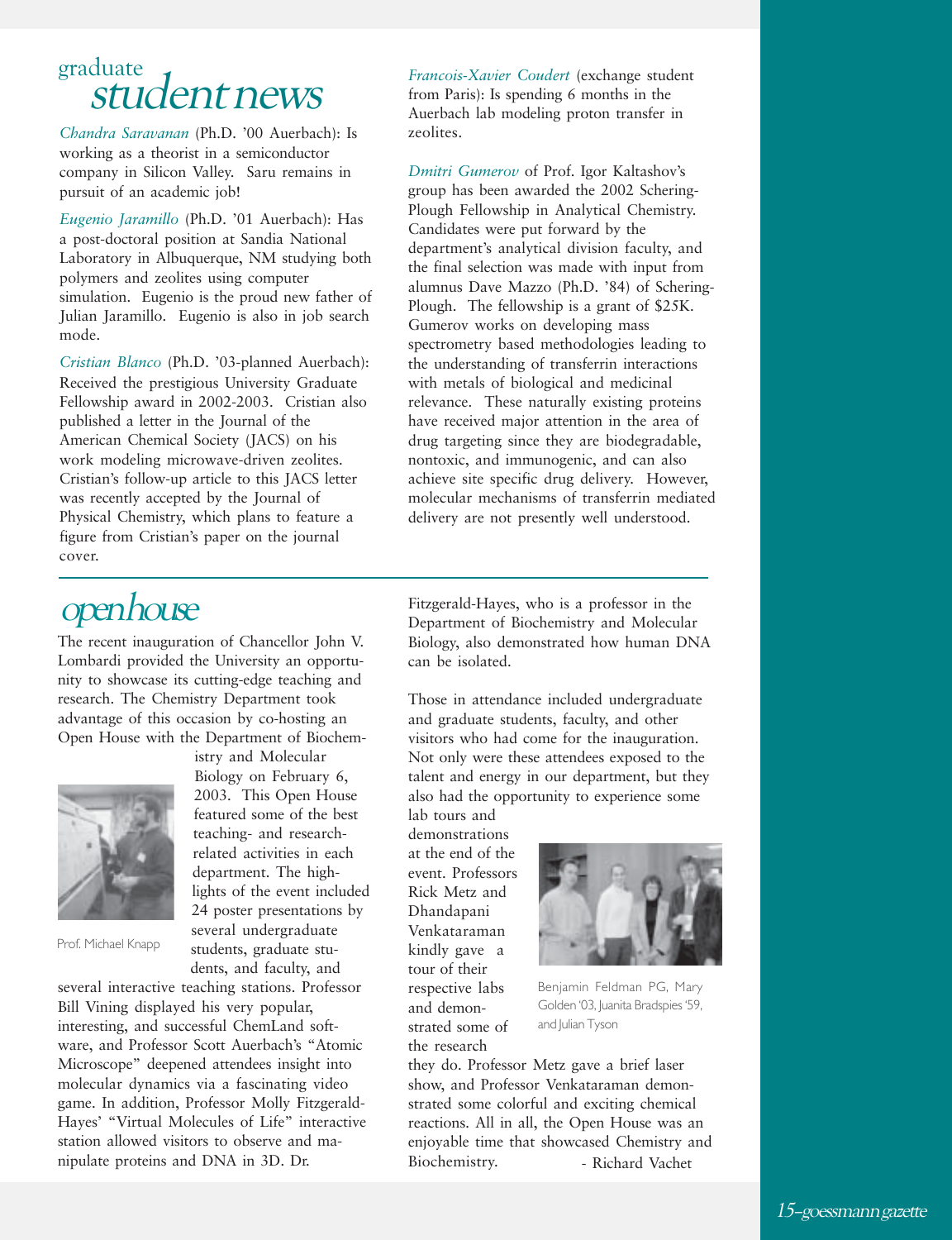#### **Optical..., continued from page 1**

recognized that the fundamental interaction of radiation and matter can provide new insight into the optical character and behavior of materials. Optical microscopy now characterizes materials by an increasing spectrum of techniques, ones that are no



Polymer Spherulitic Growth

longer limited by Abby's laws of diffraction. The current organization of the course attempts to assimilate the traditional approach with an introduction to the potential applications of the optical microscope for the chemist of today. The instructional format of one-to-one allows for individual learning styles. The semester is

### Staff Arrivals, Departures,Promotions

Kenneth Fairman, Technical Support to the Analytical Laboratories, retired in June.

Ryan Feyrer joined us from UHS as our Inventory & Receiving Manager.

Kim Florek joined us from the Provost's Office as our Computer Systems Administrator.

Art Martin, Stockroom Manager, retired in June.

Frank Stolle, Computer Systems Administrator, resigned in September.

Linda Warren, General Chemistry Administrator, retired in September, yet continues to work a few days a week.

organized so that the first half covers basic instruction in transmitted and reflection optics for bright field, polarization, phase contrast, and fluorescence. During this period the student learns black and white as well as color photomicrography for a variety of materials, uses the web for a collection of interactive tutorials, and becomes comfortable with computerized image processing and analysis. During the second part of the semester, students select a study project that will use one or more optical microscopy techniques. If there is time and interest, students can obtain experience with interferometry. By following the links from the Chemistry Department's web page, one can access a more detailed description of this instructional format. For almost two decades, the Optical Microscopy Laboratory has functioned as a fee based revenue service providing a variety of services to industry including microscopy training. This arrangement has subsidized the departmental teaching program through the acquisition of funds, materials, and equipment.

### New Additions

Lisa Korpiewski and husband Rich are pleased to announce the arrival of Owen Scott Korpiewski, born at 3:36 p.m. on December 1, 2002, weighing 8 lbs. 11.5 ozs. and 22 inches long. Big brother Zachary (4) is especially proud.

D. Venkataraman and his wife Meera are excited to announce the birth of their daughter Shreya. She was born on January 2, 2003 at 10:59 a.m., weighing 8 lbs. 2oz., and 20 inches long.

Jennifer Gagliardi and Jason LaForest welcomed Nicholas Christian LaForest into the world on December 8, 2002 at 1:59 p.m. weighing 9 lbs. 6 3/4oz. and measuring 22 inches long.

Harriet Totoe Boakye and her husband are the proud parents of a baby girl born on November 26, 2002. Harriet Maame Afua Boakye was born at the Cooley Dickinson Hospital and weighed 7 lbs. 12 oz.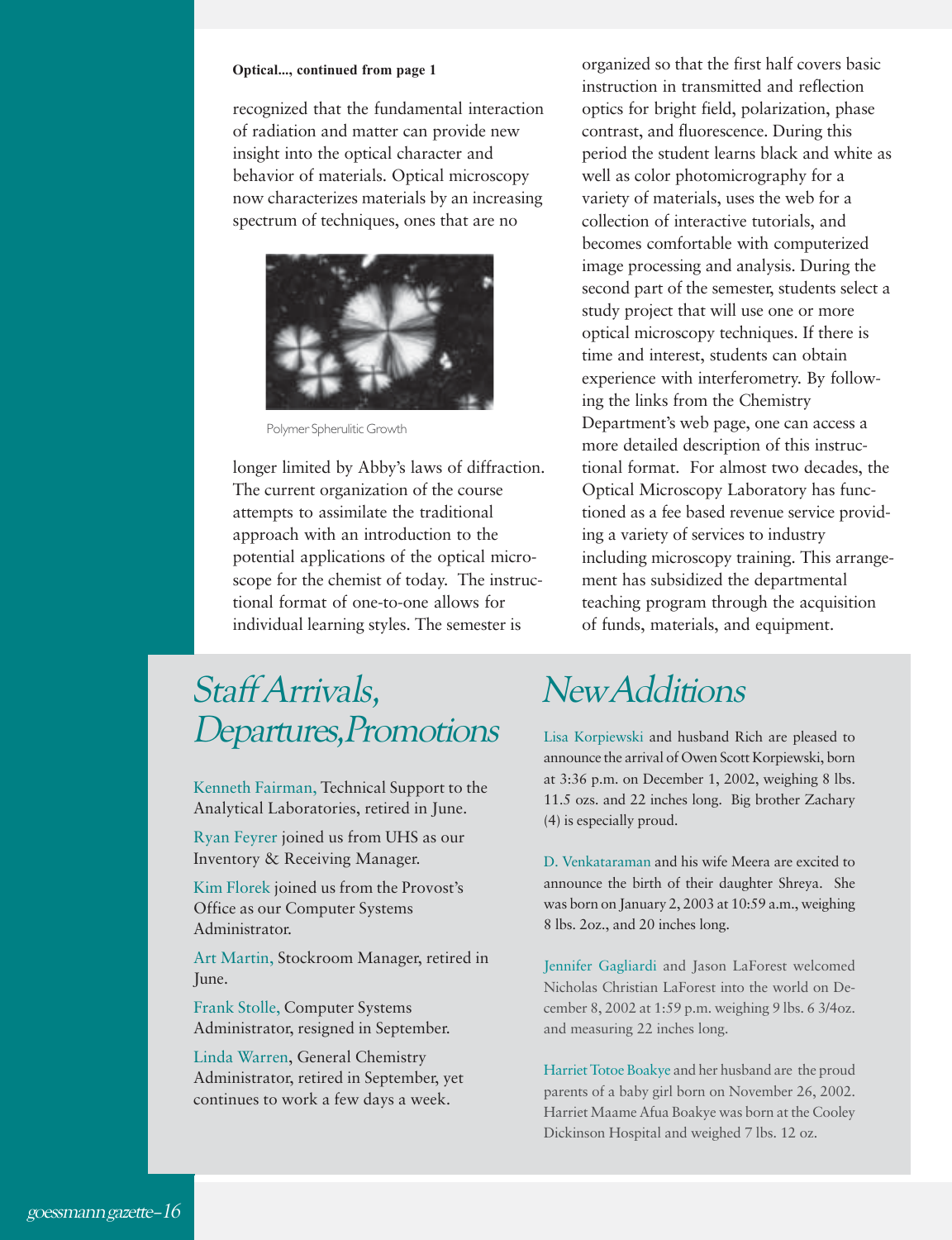## In Memoriam

*Dr. Richard N. Smith*, class of 1941, passed away on December 4, 2001. He earned his M.A. and Ph.D. degrees in chemistry at the University of Delaware. His career was spent in industry, first at General Chemical Co., then with the American Machine & Foundry Co., and later with the Southern Research Co., Alabama.

*Harvey J. McKinney*, '50, was a resident of East Hartford, CT. He was a chemist with United Technologies for forty years.

We are deeply saddened by the death of *Frances Richason*. She and George Richason enjoyed 62 years of married life. Fran passed away at Cooley Dickinson Hospital in Northampton on November l, 2002. For over three decades, she did volunteer work at that hospital.

#### Remembering William Edwin McEwen

In September, 1962, Bill McEwen became Commonwealth Professor of Chemistry and Head of this Department. The Department's 20 faculty had a well-deserved reputation for excellent teaching of undergraduate students, and aspired to become a center of graduate education and research. When Bill relinquished the headship to Ron Archer in February, 1977, approximately 40 faculty and 120 graduate students had established a sound reputation for both. There were outstanding faculty here when Bill arrived, and during his headship many more joined us. But the well-known strength of the department in the research area by 1977 can be seen as Bill's creation.

Bill's arrival created a new graduate program, thanks in part to the exceptional group of graduate students who followed him across the country from the University of Kansas. That his students would move with him en masse is testimony to Bill's charisma. They brought traditions of commitment to science and excellence in research from Kansas with them and successfully transplanted them here. They also brought a tradition of constructive participation in academic and social life to



Louis Quin, Bob Holmes, Bill McEwen, and George Richason

the Department. They founded the Graduate Chemists Association, a vital part of our community to this day. So this tribute to Bill rightfully includes those who came with him from Kansas.

Bill remained head for 15 years. He published over 170 journal articles, four textbooks that went through multiple editions, and edited two additional books. He was a consultant to the National Science Foundation (NSF) 1966-87, a member of the NSF chemistry panel 1967-70 serving as chair in 1969-70. He was widely respected for his work on the mechanisms and stereochemistry of organic reactions, particularly those of phosphorus, and for his work on heterocycles. Bill and Jerry Knapczyk discovered the sulfonium salt acid generators used in computer chip manufacture at UMass. Bill's research enjoyed NSF support nearly continuously from 1956 to 1987. He served on

the editorial boards of five journals including the Journal of Organic Chemistry. His many honors included the Outstanding Civilian Service Medal in1984 from the US Army and a chancellor's Distinguished Faculty Medal from the University in 1986.

Characteristics that Bill fostered as Head were careful nurturing of junior faculty, democratic governance in which all faculty were encouraged to help shape policy, and a commitment to fair treatment of individuals even when Departmental needs came in conflict with theirs. One of Bill's strongest characteristics was his personal loyalty to his faculty, staff and students. He was a popular teacher and he was committed to helping every entering graduate student complete a degree, a tradition that continues today. Bill was mild mannered in most circumstances, but his reputation for defending Chemistry Department interests fiercely was legendary. Bill was not instinctively a "union man", but he persistently defended faculty rights and needs through the Massachusetts Society of Professors.

After his retirement in 1990, Bill remained active as Editor-in-Chief of Heteroatom Chemistry, coming daily to his office. On May 21, 2002, we honored eleven retiring faculty and staff at a reception. The presence of many emeritus faculty, including our former head, Louis Quin, added to the good feelings that afternoon. This was the last time most of his colleagues saw Bill, and good fortune has preserved the occasion in many pictures like that above. A fall at home two days later led to his death in hospital. Only this ended his editorship of Heteroatom Chemistry and his distinguished career in science. But for those of us who knew him well, the man will always seem larger than the scientist. - C. Peter Lillya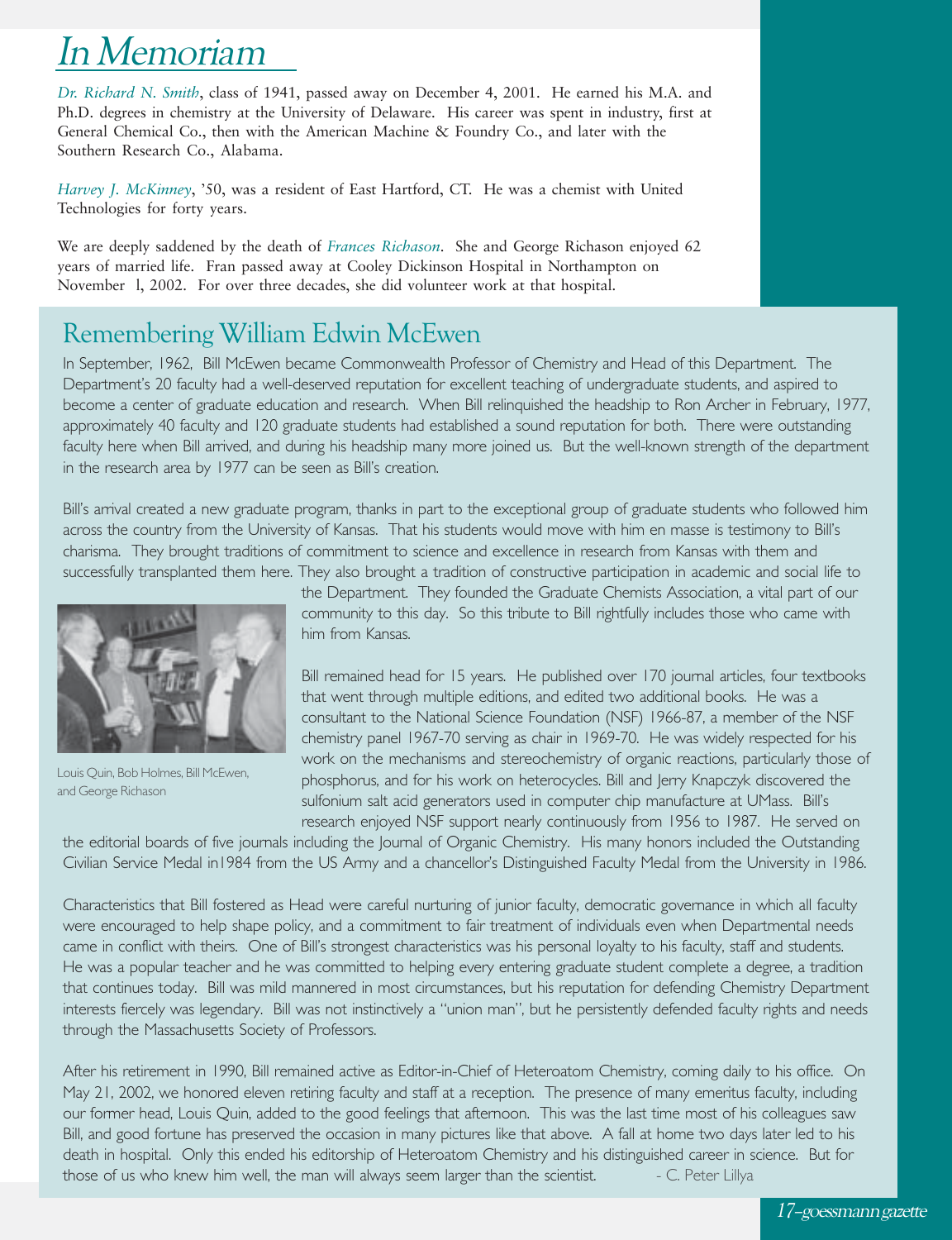### Friends of UMass Chemistry thanks for your support!

Prof. John J.B. Ayres Mrs. Sheila Ayres Dr. Roger G. Bates Mrs. Teresa E. Berard Dr. George H. Bischoff Dr. Alan R. Blanchette Mrs. Susan F. Blanchette Mr. James A. Bonafini, Jr. Mr. Mark W. Brown John & Sally Bukaty, Jr. Mr. Alcon H. Chadwick Mr. John A. Chandler Mr. John C. Chani Mr. Jong K. Choi Dr. Charles E. Clapp Mrs. Betty J. Clapp Mr. Michael J. Clifford Mrs. Irene K. Cowern Dr. Ray P. D'Alonzo Mr. Craig S. Donais Dr. Mary Kate Donais Mr. C.W. Donovan, Ir. Mr. Peter M. Draghetti Mr. Bruce A. Dunlop 1972 Dr. Rosanna Falabella 1975 Dr. Richard C. Feldhoff 1966 Dr. Fen-Ni Fu 1997 Mr. Stanley F. Furman 1973 Ms. Lucille Anne Gannon Dr. Andrew K. Gelasco 1990 Dr. John W. Gilmer 1984 Dr. Mark E. Ginsburg 1976 Ms. Roberta E. Glynn 1988 Mr. Stephen E. Goldman 1958 Mrs. Arlene L. Goldman 1960 Dr. Robert E. Graf 1972 Dr. M. Joyce Graf 1977 Dr. Anthony V. Grossi 1979 Dr. Edward D. Hall 1944 Dr. Grace Y. Han 1969 Dr. Peter F. Han 1971 Dr. Susan K. Henderson 1978 Dr. David E. Henderson 1975 Ms. Janet M. Hrynyshyn

|     | Dr. William M. Hung          | 1970 |
|-----|------------------------------|------|
|     | Dr. Jason E. Imbriglio       | 1997 |
| 934 | Mr. William M. Irvine        |      |
|     | Miss Marijane Jones          | 1941 |
| 939 | Dr. Rajdeep S. Kalgutkar     | 1997 |
| 971 | Dr. Anita M. Karcz           | 1971 |
| 967 | Mr. Christopher J. Karpenko  | 1992 |
| 982 | Dr. Mark L. Kearley          | 1992 |
| 974 | Dr. Glenn L. Keldsen         | 1977 |
|     | Philip Kern & Joan McEwen    |      |
| 959 | Lt. Col. John P. Kirchner    | 1954 |
|     | Dr. Joseph R. Leal           | 1949 |
| 971 | Dr. William A. Lee           | 1977 |
| 001 | Dr. Albert B. Levit.         | 1973 |
| 952 | Prof. C. Peter Lillya        |      |
| 953 | Mrs. Maija Z. Lillya         |      |
| 950 | Timothy & Karen Lindquist    |      |
| 959 | Mr. William R. Lunn          | 1997 |
| 977 | Mr. William E. Mahoney       | 1955 |
| 992 | Dr. Edward P. Marram         | 1959 |
| 996 | Alfred McEwen & Eileen Haney |      |
| 963 | Mr. Paul F. Meunier          | 1977 |
| 955 | Mr. Wayne J. Millas          | 1973 |
|     |                              |      |

| 1970 | Dr. Edward F. Miller          | 1969 | Dr. Donald S. Scheufele  | 1958 |
|------|-------------------------------|------|--------------------------|------|
| 1997 | Dr. John M. Morgan            | 1987 | Mr. Timothy J. Shea      | 1978 |
|      | Dr. Thomas H. Mourey          | 1976 | Dr. Kelvin Kei-Wei Shen  | 1968 |
| 1941 | Ms. Barbara R. Neumann        | 1953 | Dr. Yvonne Kei-wei Shen  | 1968 |
| 1997 | Doris S. Newton               |      | Dr. Steven M. Shulman    | 1978 |
| 1971 | Mr. Thomas C. Niziolek        | 1988 | Mr. Mark M. Simon        | 1989 |
| 1992 | Dr. Fatemeh Nowshad           | 1989 | Dr. Emil J. Slowinski    | 1946 |
| 1992 | Mr. George J. Oberlander      | 1955 | Mr. John Somes           | 1931 |
| 1977 | Mrs. Elinor S. O'Neil         | 1956 | Dr. Ingrid E. Statz      | 1981 |
|      | Dr. Robert E. Padykula        | 1985 | Prof. Howard D. Stidham  |      |
| 1954 | Mrs. Janet R. Pearse          | 1953 | Dr. Terrence P. Tougas   | 1983 |
| 1949 | Dr. George A. Pearse  r.      | 1952 | Dr. James V. Tucci       | 1967 |
| 1977 | Pete & Cathy Peterson         |      | Ms. Pamela Turci         | 1979 |
| 1973 | Mr. John F. Pozzi             | 1934 | Mr. Leonard J. VanVorse  | 1950 |
|      | Mr. James H. Prescott         | 1992 | Dr. Fred H. Walters      | 1976 |
|      | Mr. Alphonse R. Presto        | 1949 | Mr. David P. Welch Ir    | 1996 |
|      | Dr. Beth F. Provost           | 1981 | Dr. Jonathan J. Wilker   | 1991 |
| 1997 | Dr. Thomas G. Provost         | 1980 | Ms. Janice M. Wojtkunski | 1962 |
| 1955 | Prof. George R. Richason, Jr. | 1937 | Dr. Rena S. Yang         | 1968 |
| 1959 | Jacob & Jean Robbins          |      | Mr. Tucker T. Yee        | 1964 |
| Ņ.   | Dr. Robert L. Rowell          |      | Dr. Michael S. Young     | 1975 |
| 1977 | Mrs. Elizabeth Rowell         |      | Mr. Robert S. Zwonik     | 1979 |
| 1973 | Dr. Louis G. Sarto, Jr.       | 1975 |                          |      |
|      |                               |      |                          |      |

## Gift Giving Made Easy

The campus Development Office has made online giving possible through the university web site.

At www.umass.edu/development, click on "Make a Gift Now". Your credit card number is only seen at the bank and not by anyone else. Gifts can be specified for the Chemistry Department and elsewhere on the campus. You will receive an email response saying, "thank you for your gift"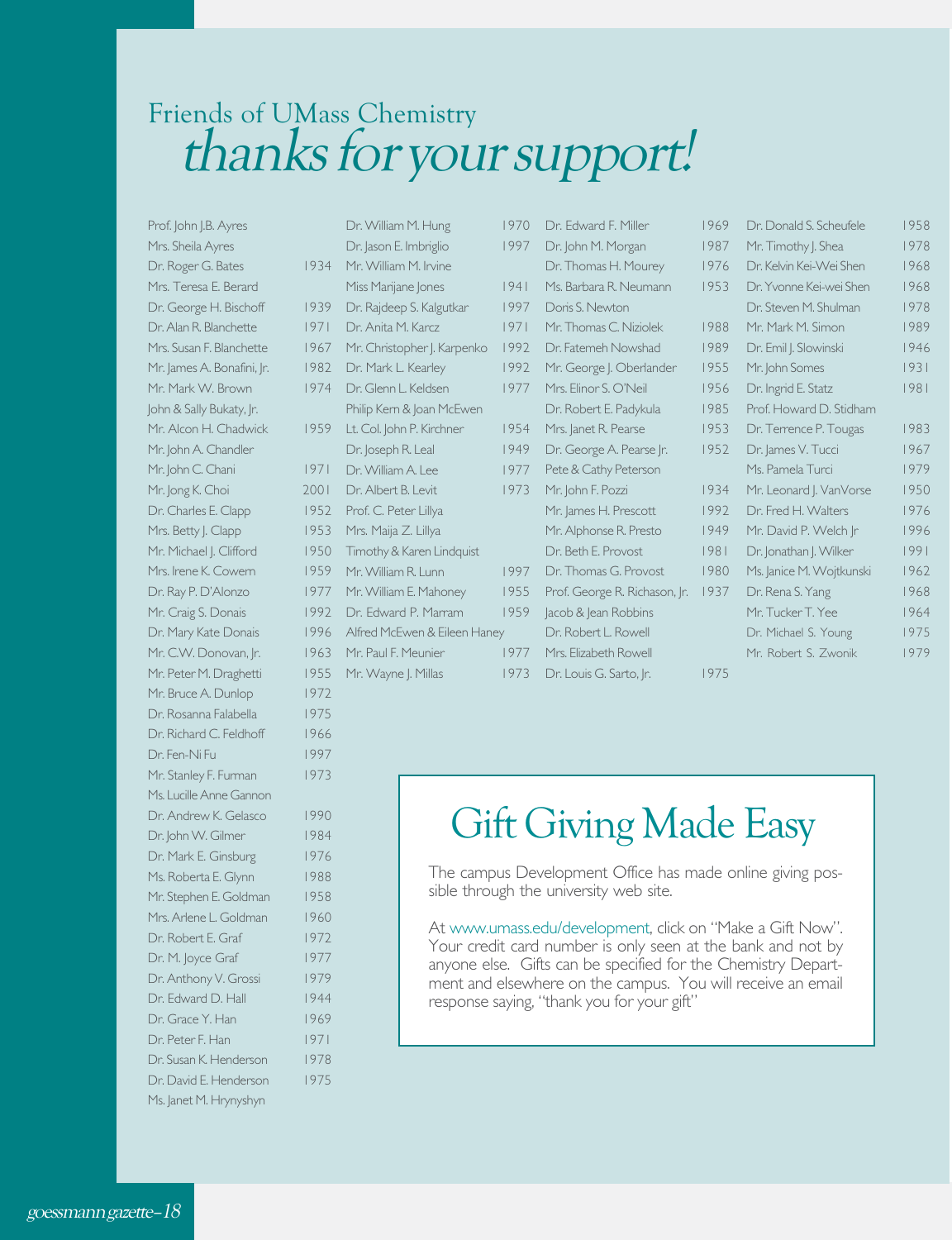#### Dear Friends,

It has been an exciting year for the Chemistry Department. For emphasis, I will highlight some information presented in this issue of the Gazette. We continue to gain greater national and international recognition for our research, while maintaining our long-standing tradition of excellence in teaching. Among the faculty honored this past year were Prof. Julian Tyson, who received the Lester W. Strock Award from the Society of Applied Spectroscopy, Dhandapani Venkataraman, who was granted a prestigious NSF CAREER Award, Prof. Lila Gierasch, who was awarded the S. F. Conti Faculty Fellowship, and Prof. Stephen Hixson, who was named a TEACHnology Fellow. In addition, alumnus William E. Mahoney (B.S. '55)accepted the chairmanship of the Natural Sciences and Mathematics Advisory Council. This prestigious panel also includes alumni Don Ciappanelli (B.S., '66), Ray D'Alonzo (Ph.D. '77), Ed Marram (B.S. '59), and David Mazzo (Ph.D. '84). We have been fortunate to have hired three outstanding new faculty: Asst. Prof. Mike Knapp, an inorganic chemist, Dr. Gary Snyder, lecturer in organic chemistry, and Dr. Justin Fermann, lecturer in general chemistry. Kim Florek has joined us as our new Computer Systems Administrator, and Ryan Feyrer is our new Inventory & Receiving Manager.

It has also been a very difficult year for the department. Profs. Cade, Chandler, Day, Lillya, Miller, Rausch, Turner, and Wood have all retired, as have Ken Fairman, Art Martin, and Linda Warren. These 11 faculty and staff contributed almost 400 years of service to the department, and will be sorely missed. We were also deeply saddened by the passing of both Emeritus Prof. William E. McEwen and Frances Richason, wife of Emeritus Prof. George Richason.

We are deeply grateful for the generous contributions to our department made by so many of you. Given the large number of recent retirements, our primary need at this time is new faculty. While we continue to be successful at attracting top candidates, new faculty startup packages average around \$400,000, and the individual departments are now expected to make significant contributions to this. Your gifts to our department help make this possible along with funds generated by faculty research grants. Realizing that this is a financially difficult time for many, we still hope that you can continue to provide support to our department, and help us to maintain our level of excellence.

Sincerely,

Bret Jackson, Department Head

*Telephone:* 413-545-2583 *Fax:* 413-545-0011 *Email:* depthead@chem.umass.edu

# The Chemistry<br>annual fund

Enclosed is my check for \$<sup>percept</sup> made payable to the *University of Massachusetts* to be credited to the Department of Chemistry Annual Fund.

Would you prefer to pledge?

Pledge amount \$ The to be paid to the Chemistry Annual Fund in  $\mathbb{R}^n$ 

months or as follows:

*Home Address: Business Address:*

Would you like information about alternative ways of giving to the Department?

•Deferred gifts •Endowment gifts •Named Fellowships

*For more information about how your gift can work to mutual advantage (for example, estate planning) given your specific financial plans, please call the Development Office at 413-545-2741.*